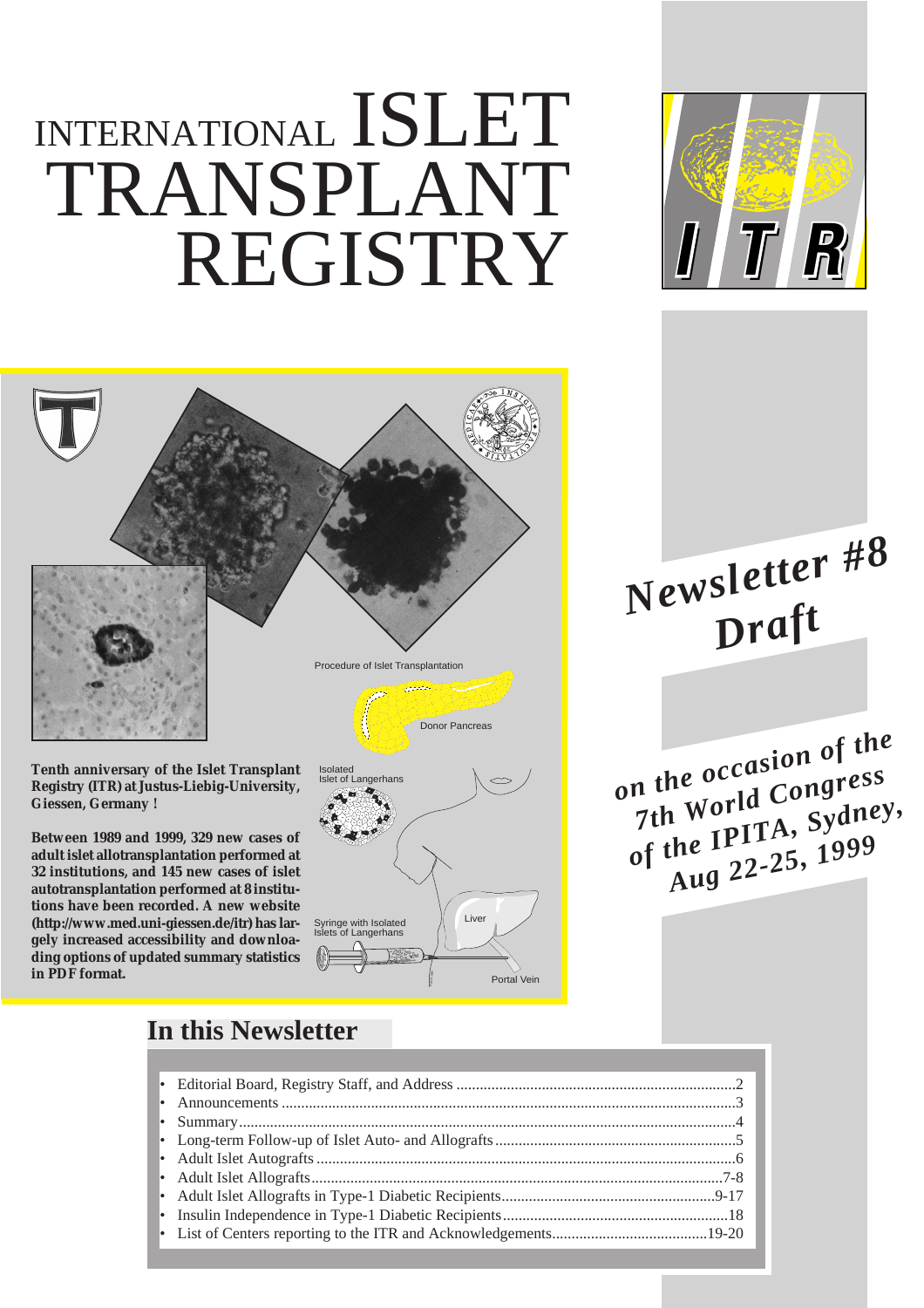| Publisher        | <b>Third Medical Department</b><br><b>Center of Internal Medicine</b><br>Justus-Liebig-University of Giessen                                                                                                                                                                                                                                                                                                                                                                                                                                                                                                                                                       |
|------------------|--------------------------------------------------------------------------------------------------------------------------------------------------------------------------------------------------------------------------------------------------------------------------------------------------------------------------------------------------------------------------------------------------------------------------------------------------------------------------------------------------------------------------------------------------------------------------------------------------------------------------------------------------------------------|
| Circulation      | The Islet Transplant Registry Newsletter is published annually<br>and distributed to all interested institutions. It is anticipated<br>that newsletter no. 9 will be issued in fall 2000.                                                                                                                                                                                                                                                                                                                                                                                                                                                                          |
| Editorial Board  | Mathias D. Brendel, Bernhard J. Hering,<br>Andreas O. Schultz, Reinhard G. Bretzel                                                                                                                                                                                                                                                                                                                                                                                                                                                                                                                                                                                 |
| Registry Staff   | Reinhard G. Bretzel, M.D., Ph.D.<br><b>Professor of Medicine</b><br>Director, International Islet Transplant Registry<br>Mathias D. Brendel, M.D.<br><b>Registry Coordinator</b><br>Bernhard J. Hering, M.D.<br>Assistant Professor of Surgery and Medicine<br><b>Director, North American Office</b><br>Andreas O. Schultz, M.L.M.<br>Registry Administrator & Programmer<br>Barbara Schultz<br><b>Registry Assistant</b>                                                                                                                                                                                                                                         |
| Consultants      | R.-H. Boedeker, Ph.D.<br>Institute of Medical Informatics, Division of Biometrics<br>Justus-Liebig-University of Giessen<br>Konrad Federlin, M.D., Ph.D.<br><b>Professor emeritus</b><br>3rd Medical Department & Policlinic<br>Justus-Liebig-University of Giessen<br>Angelika Gruessner, M.S., Ph.D.<br><b>Assistant Professor of Surgery</b><br>Scientific Director, International Pancreas Transplant Registry<br>Department of Surgery, University of Minnesota, Minneapolis<br>D.E.R. Sutherland, M.D., Ph.D.<br>Professor of Surgery<br>Director, International Pancreas Transplant Registry<br>Department of Surgery, University of Minnesota, Minneapolis |
| Registry Address | <b>International Islet Transplant Registry</b><br><b>North American Office</b><br>c/o Mathias D. Brendel, M.D.<br>c/o Bernhard J. Hering, M.D.<br><b>Third Medical Department</b><br>Department of Surgery<br>Justus-Liebig-University of Giessen<br>University of Minnesota,<br>Rodthohl 6, D-35385 Giessen, Germany<br>BOX 280 UMHC<br>Phone: +49-641-99-42 84 2<br>420 Delaware Street SE<br>+49-641-99-42 84 9<br>Fax:<br>Minneapolis, MN 55455-0392<br>E-Mail:<br>Phone: +1-612-6265697<br>mathias.brendel@innere.med.uni-giessen.de Fax:<br>+1-612-6265855<br>E-Mail: bhering@tc.umn.edu                                                                     |
| INTERNET         | http://www.med.uni-giessen.de/itr                                                                                                                                                                                                                                                                                                                                                                                                                                                                                                                                                                                                                                  |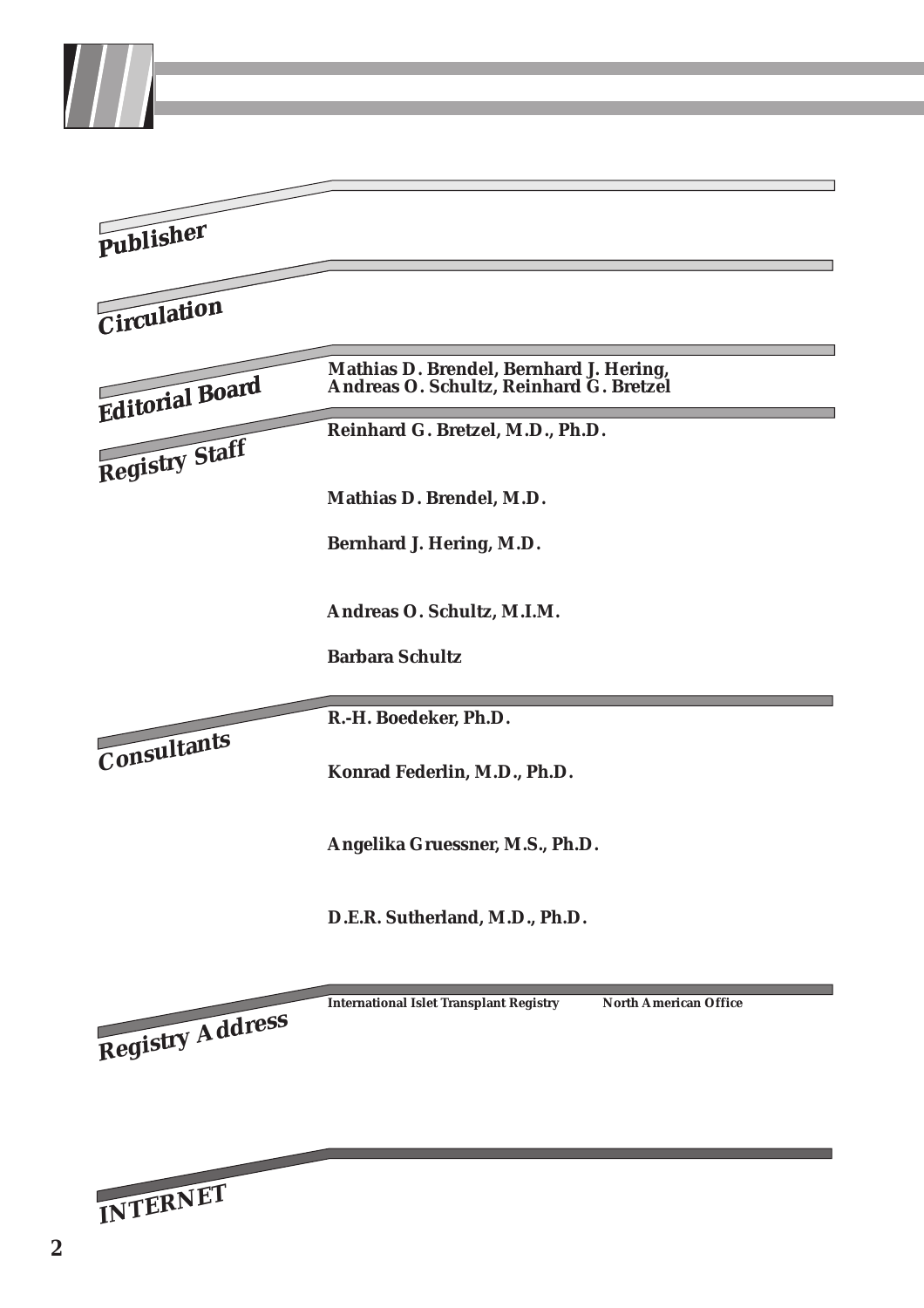



**The International Islet Transplant Registry (ITR) Giessen proudly celebrates its 10th anniversary !**

**In 1989, the responsibility for the islet registry component was transferred to Professor Konrad Federlin, at that time the director of the newly founded ITR at Giessen University, and the reports to the International Pancreas Transplant Registry (IPTR) were graciously passed on to the ITR by Professor David E.R. Sutherland and his co-workers. Upon retirement of Professor Federlin from his academic duties, Professor Reinhard Bretzel was appointed Director of the ITR. Within the past 10 years, 329 new cases of adult islet allotransplantations, and 145 cases of islet auto-transplantations have been recorded and analyzed. The continuing successful work would not have been possible without the steady support of the active isolation and transplant institutions. Their ongoing cooperation, and willingness to submit data and to respond are greatly appreciated by all ITR staff, and by clinicians, scientists and all persons interested in islet transplantation outcome! Recently, work of the ITR was acknowledged by the Juvenile Diabetes Foundation International and will be supported for an initial period of five years. In addition, publishing and distribution of the Newsletter is sponsored by Fresenius, Germany.** 

- **Please note, as evident from the analyses, tables, and graphical illustrations, that the threshold level of serum C-peptide secretion by transplanted islets defining persistent graft survival was adjusted to 0.5 ng/mL. This modification was implemented according to the recommendation of leading scientists and clinicians at the previous congress of the International Pancreas and Islet Association, September 1997 in Milan, Italy, and recognizes significant biological effects determined in clinical studies for basal serum C-peptide levels up to 2 ng/mL, with a lower limit of 0.5 ng/mL (Johansson BL, Borg K, Fernqvist-Forbes E et al., Diabetologia 1996; 39: 687-95, for overview see Wahren J and Johansson BL, Hormone and Metabolic Research 1998; 30: A2-A5). These observations are paralleled by new findings on C-peptide physiology (Steiner DF, Rubenstein AH, Science 1997 25;277: 531-2, and Ido Y, Vindigni A, Chang K, et al., Science 1997; 277: 563-7).**
- **• A series of enhancements to the internet web page of the ITR was implemented, with extended access to downloadable results and data forms. Along with the new design, the web address was changed to:**  *http://www.med.uni-giessen.de/itr*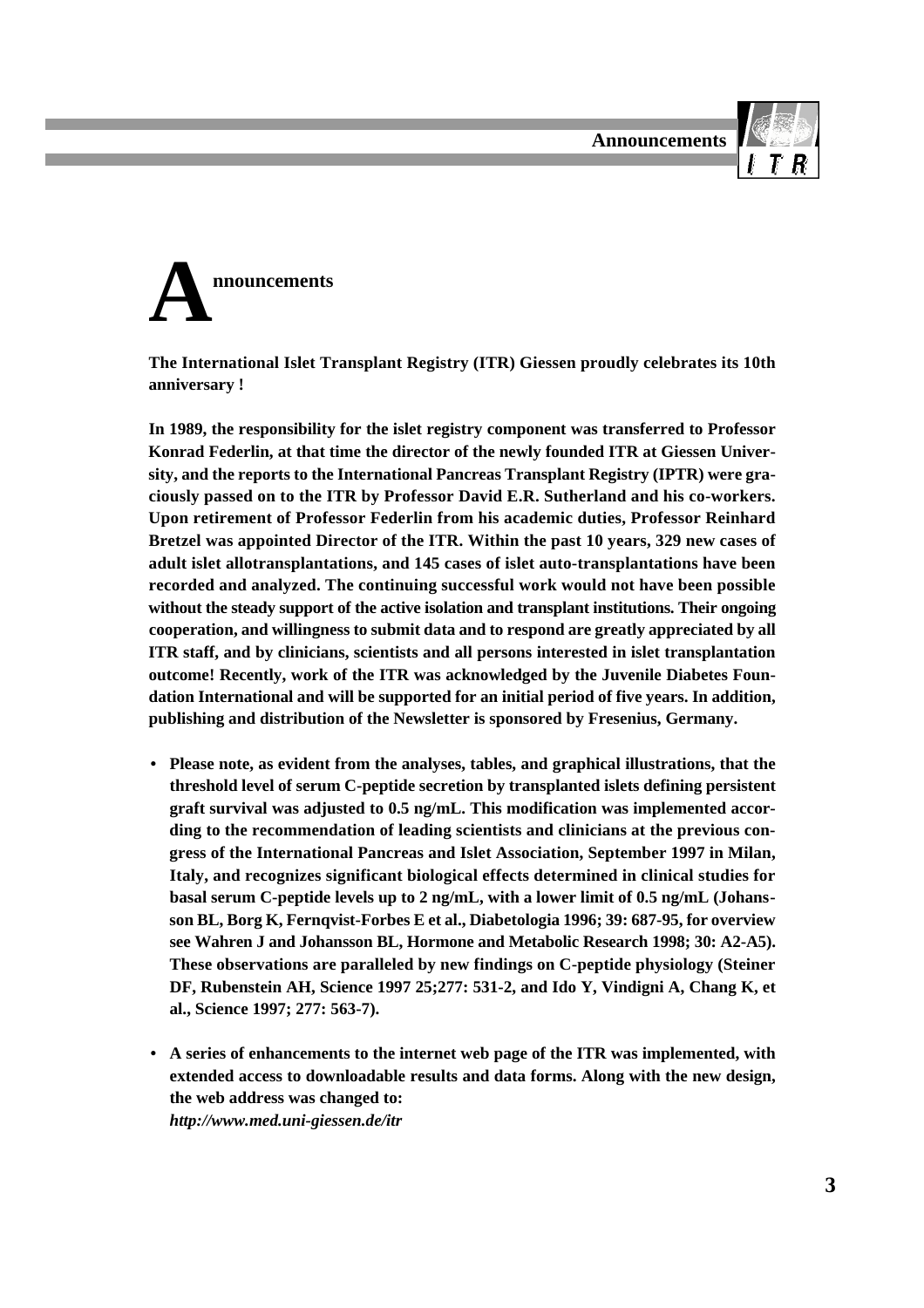**Summary**

# **S ummary**

**From 1893 through December 1998, a total of 405 adult islet allograft allotransplantations including historical cases have been performed at 42 institutions worldwide, including 202 at 15 institutions in North America, 198 at 25 institutions in Europe, and five elsewhere. The total number of diabetic pati**ents reported to be insulin independent for  $\geq 1$  month,  $\geq 3$  months,  $\geq 6$  months,  $\geq 12$ ,  $\geq 24$ ,  $\geq 36$ , and  $\geq 48$ **month(s) through December 31, 1998, is 50, 47, 41, 33, 20, 9, and 3, respectively.**

**With refined islet isolation and purification methods becoming widely applicable, a considerable increase of clinical islet transplantations has occurred. The current ITR analysis is focusing on the period between January 1, 1990 and December 31, 1998. In an analysis by era (with one year follow-up), the percentages of pretransplant C-peptide negative patients with type-1 and pancreatectomy induced diabetes** mellitus, who showed basal C-peptide levels  $\geq 0.5$  ng/ml at  $\geq 1$  month posttransplant and who became insulin-independent for  $\geq 1$  week in the 1985-1989 era (n= 28) were 36 % and 7 %, in the 1990-1994 era **(n=131) 74 % and 20 %, and in the 1995-1997 era (n=106) 69 % and 14 %. The lack of further improvement in functional outcome might in part be explained by the observation, that the number of islet allografts derived from a single donor pancreas has significantly increased from the 1990-1994 era (68 out of 131 cases (52 %) to the 1995-1997 era (79 out of 106 cases (74 %), p=0.0004). In parallel, signifi**cantly more patients received a higher islet mass  $(\geq 6000$  islet equivalents (standardized volume of a sphe**rical islet with 150 um in diameter) per kilogram body weight of the recipient) in the 1990-1994 era (87 out of 131, 66 %) as compared to the 1995-1997 era (58 out of 106, 55 %, p=0.0324). In consequence, islet transplant centers have intensified their efforts to improve isolation outcome, eliminate adverse factors in the early engraftment period and refine immunosuppression protocols.**

**A detailed analysis (one year follow-up) was performed on 200 pretransplant C-peptide negative patients with type-1 diabetes mellitus, who received adult islet allografts between 1990 and 1997. This represents a two-fold increase in number of analyzed cases compared to the previous newsletter (no. 7). One year patient and islet allografts survival (as defined by basal C-peptide**  $\geq 0.5$  **ng/ml) rates were 96 %, and 35 %, respectively, and 8 % of the recipients were insulin independent at one year post-transplant. As seen in previous analyses, establishment of insulin independence was largely facilitated if 1) islets were** isolated from pancreata with a mean preservation time  $\leq 8$  hours (n=121), 2) if  $\geq 6,000$  islet equivalents **per kg body weight of the recipient were transplanted (n=126), 3) if islets were transplanted into the liver via the portal vein (n=186), and 4) if induction immunosuppression comprised monoclonal or polyclonal T-cell antibodies (n=127).**

**Sixty of 200 pretransplant C-peptide negative islet allograft recipients with type-1 diabetes mellitus met all of these characteristics of long-term insulin independent recipients (ALG/ATG, but not OKT3). 29** of these 60 (48 %) patients showed basal C-peptide levels of  $\geq 0.5$  ng/ml, 44 of 60 (73 %) had HbA1c levels  $\leq$  7 %, and 13 of 60 (22 %) were insulin independent at  $\geq$  1 year follow-up, respectively.

**In this preselected group of patients, insulin independent (17 out of 60, 28 %) and insulin dependent recipients (43 out of 60, 72 %) did not differ in regard to age, BMI, diabetes duration, pre-Tx HbA1c, pre-Tx insulin requirements, donor age, cold storage time and IEQ/kg. However, the group of insulin independent recipients had higher basal C-peptide levels at both 1 month (2.52**  $\pm$  **0.32 vs. 2.10**  $\pm$  **0.27 ng/ml, p=0.064), and at one year (2.38 ± 0.16 vs. 0.81 ± 0.13, p< 0.0001) posttransplant, respectively. This again underscores the notion, that intrinsic characteristics of the islet preparation (e.g. viability, apoptosis cascades triggered during islet isolation/storage), of the immediate post-transplant period (e.g inflammatory and other response of the recipient towards an intravascular islet graft), and factors during long-term islet survival (e.g. effective engraftment, immune-mediated response of the recipient, specific susceptibility of islet grafts towards adverse effects of immunosuppressive drugs, and functional graft exhaustion) may determine clinical success.**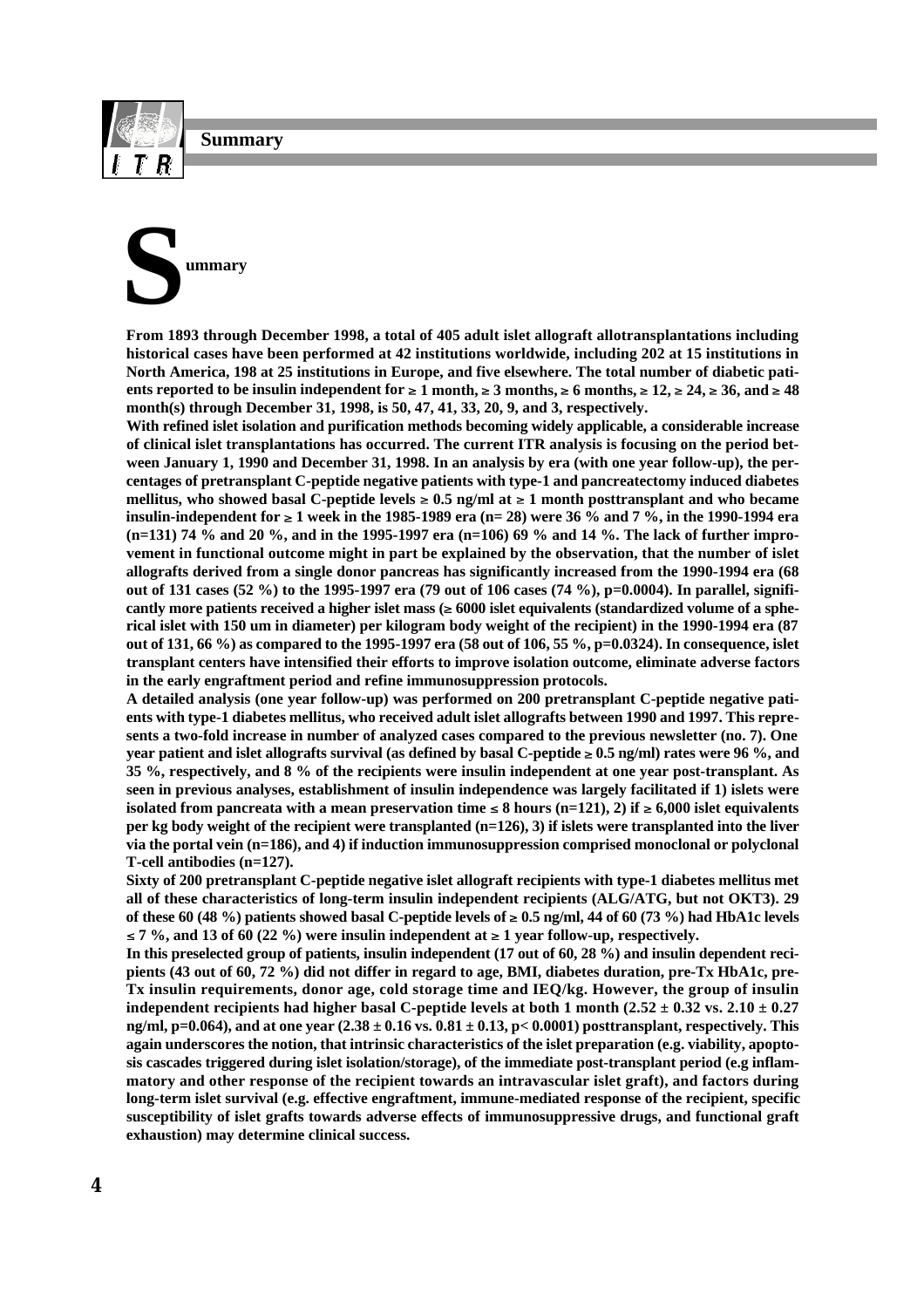

## **Longest Graft Function of Islet Allografts in Diabetes Mellitus**

|                  | graft function | insulin independence |
|------------------|----------------|----------------------|
| <b>IAK</b>       | $> 8$ yrs $8m$ | $4$ yrs $2m$         |
| <b>SIK</b>       | $> 7$ yrs 4 m  | 5 yrs 10 m           |
| <b>PIDM-Allo</b> | $4$ yrs $8m$   | $4$ yrs $8m$         |
| <b>PIDM-Auto</b> | > 7 yrs        | > 7 yrs              |

#### **Insulin Independence Following Islet Transplantation in Man A Comparison of Different Recipient Categories**

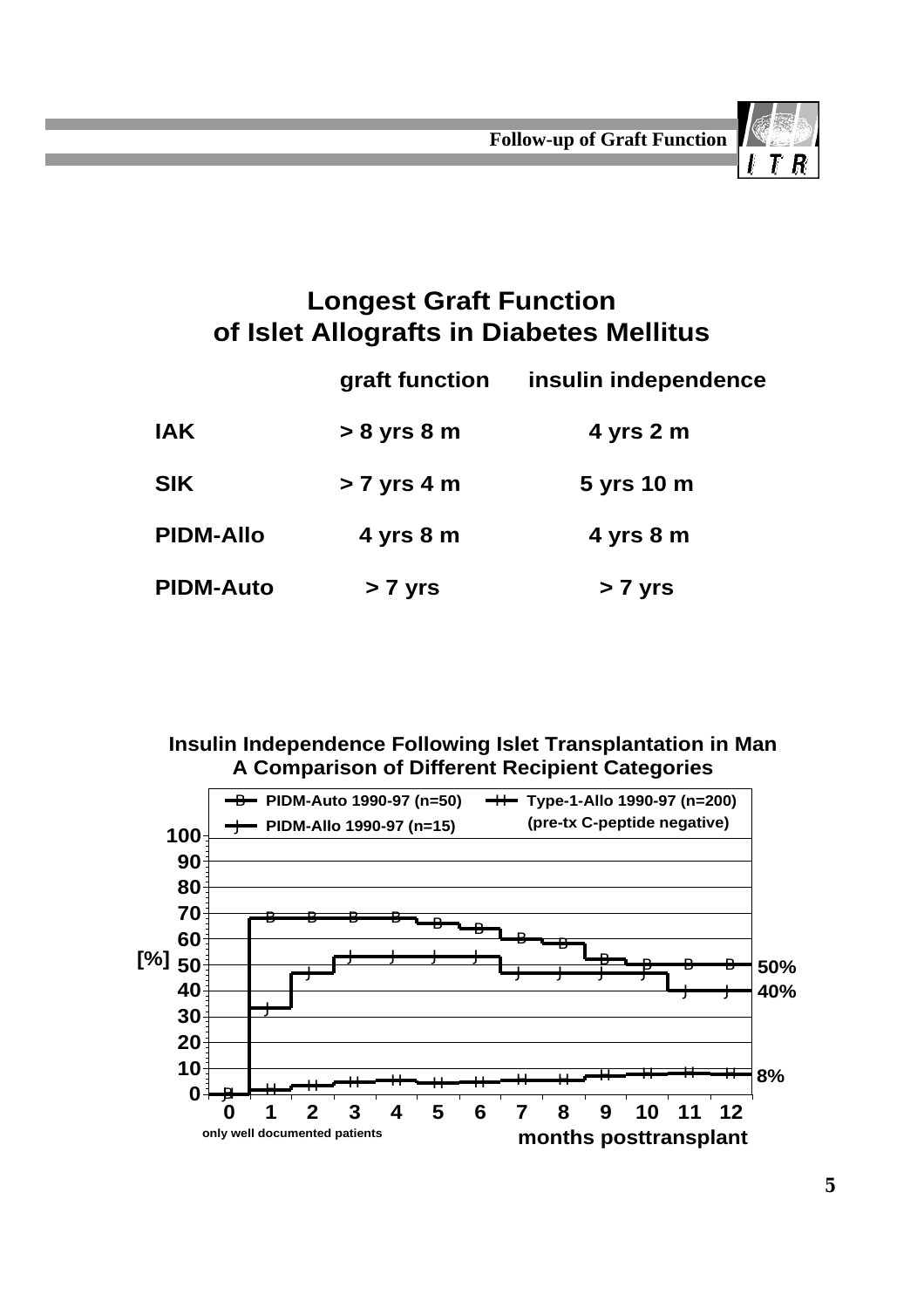

# **Adult Islet Autografts**

| Summary of Adult Islet Autografts According to Institution and Year |  |
|---------------------------------------------------------------------|--|
| 1990 through December 31, 1998                                      |  |

| <b>Institution</b>                                   |    |    |    |    | <b>Year of Transplantation</b> |    |        |    |           |     |  |
|------------------------------------------------------|----|----|----|----|--------------------------------|----|--------|----|-----------|-----|--|
| (Transplantation / Isolation)                        | 90 | 91 | 92 | 93 | 94                             | 95 | 96     | 97 | 98        | Σ   |  |
| <b>Minneapolis</b>                                   | 3  |    | 2  | 4  | 12                             | 8  | 6      | 6  | 12        | 54  |  |
| Leicester                                            |    |    |    |    | 1                              | 8  |        | 4  | 3         | 23  |  |
| Geneva                                               |    |    | 2  | 2  | 1                              | 4  |        |    | 3         | 12  |  |
| <b>Indianapolis</b>                                  |    |    |    |    |                                |    |        | 4  | 7         | 11  |  |
| <b>Pittsburgh</b>                                    |    | 2  | 1  |    |                                |    |        |    |           | 5   |  |
| <b>Barcelona</b>                                     |    |    |    |    |                                |    |        | 2  |           | 2   |  |
| Rostock                                              |    |    |    |    |                                |    |        |    | 2         | 2   |  |
| <b>Charlotte</b>                                     |    |    |    |    |                                |    |        |    |           |     |  |
| <b>Gent / Giessen</b>                                |    |    |    |    |                                |    |        |    |           |     |  |
| Los Angeles (UCLA-VA)                                |    |    |    |    |                                |    |        |    |           |     |  |
| <b>Besancon</b>                                      |    |    |    |    |                                |    |        |    |           |     |  |
| <b>Paris</b>                                         |    |    |    |    |                                |    |        |    |           |     |  |
| Σ                                                    | 3  | 4  | 5  | 7  | 14                             | 23 | 14     |    | 17 27 114 |     |  |
| Total number of Adult Islet Autografts through 1989: |    |    |    |    |                                |    |        |    |           | 108 |  |
| '98 data on file incomplete                          |    |    |    |    |                                |    | Total: |    |           | 222 |  |

## **Islet Autografts from 1990 - 1998**

| • Institutions                         | <b>Minneapolis</b>                             | 54                               |
|----------------------------------------|------------------------------------------------|----------------------------------|
|                                        | <b>Leicester</b>                               | 23                               |
|                                        | Geneva                                         | 12                               |
|                                        | <b>Indianapolis</b>                            | 11                               |
|                                        | <b>8 other Institutions</b>                    | 14                               |
| No. of cases                           |                                                | 114                              |
| Insulin-independent at $\geq 1$ yr     | Insulin-independent $\geq 7$ days (1990-1998): | 40 / 58* (69%)                   |
| $(1990-1997 +$ one year follow-up):    |                                                |                                  |
| if more than 300,000 IEQ transplanted: | • Longest insulin-independence follow-up       | 25 / 50* (50%)<br>15 / 21* (71%) |
| after total pancreatectomy:            |                                                | > 7 yrs                          |

**\* only well documented cases**

**98´ data on file incomplete**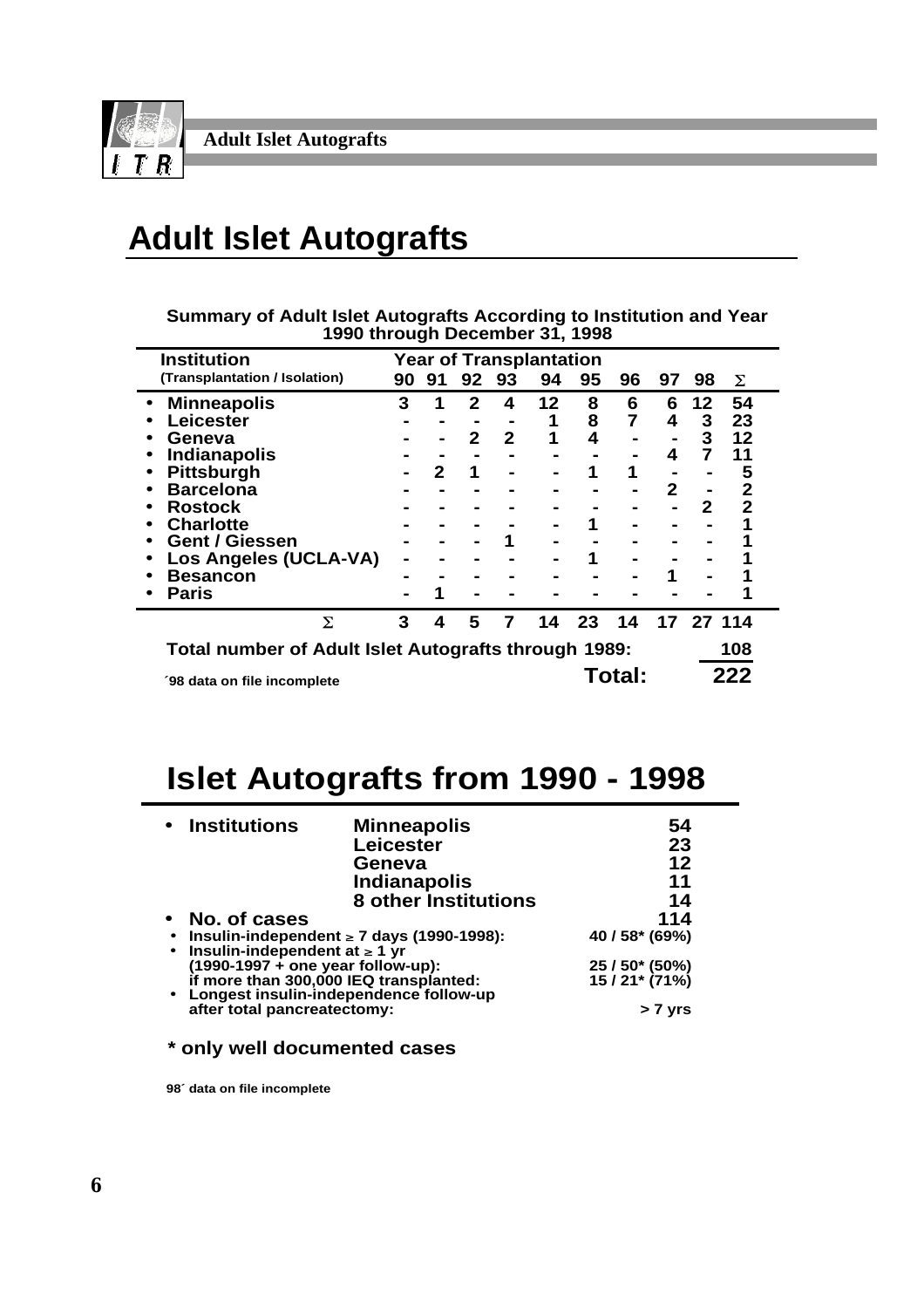

## **Adult Islet Allografts**

#### **Summary of Adult Islet Allografts According to Institution and Year 1990 through December 31, 1998**

| <b>Institution</b>           |    |                         | <b>Year of Transplantation</b> |                         |                         |                |                         |                |                         |               |
|------------------------------|----|-------------------------|--------------------------------|-------------------------|-------------------------|----------------|-------------------------|----------------|-------------------------|---------------|
| (Transplantation/ Isolation) |    | 90 91                   | 92 93 94 95 96 97 98           |                         |                         |                |                         |                |                         | Σ             |
| Giessen                      |    |                         | 1                              | 5                       | 5                       | 12             | 11                      | 17             | 6                       | 57            |
| <b>Pittsburgh</b>            | 17 | 6                       | $\overline{\mathbf{4}}$        | 3                       | 4                       | 3              | 1                       | $\blacksquare$ | $\blacksquare$          | 38            |
| <b>Minneapolis</b>           | 1  | $\overline{\mathbf{4}}$ | 5                              | 5                       | $\overline{\mathbf{2}}$ | 10             | 5                       | 1              | $\blacksquare$          | 33            |
| <b>Miami</b>                 | 4  | $\overline{\mathbf{2}}$ | $\mathbf{1}$                   | 1                       | 3                       | 9              | 5                       | $\overline{2}$ | 1                       | 28            |
| <b>Milan</b>                 | 4  | 3                       | 3                              | 4                       | 4                       | 4              | 1                       | $\blacksquare$ | 5                       | 28            |
| <b>St. Louis</b>             | 3  | 3                       | $\overline{2}$                 | $\overline{\mathbf{4}}$ | $\overline{2}$          | $\blacksquare$ | $\blacksquare$          |                | $\blacksquare$          | 14            |
| Geneva                       |    |                         |                                |                         | 1                       | $\blacksquare$ | 4                       | $\mathbf 2$    | $\overline{\mathbf{4}}$ | 11            |
| <b>Brussels</b>              |    |                         |                                |                         | 1                       | 3              | 3                       | 3              | $\overline{\mathbf{?}}$ | 10            |
| <b>Indianapolis</b>          |    |                         |                                |                         |                         |                | $\overline{\mathbf{4}}$ | 5              | 1                       | 10            |
| Oxford                       |    | 1                       | 1                              | 1                       | 1                       | 3              |                         | 1              | 1                       | 9             |
| Los Angeles (UCLA-VA)        |    |                         | 3                              |                         | -                       | $\blacksquare$ | 3                       | $\overline{2}$ | L,                      |               |
| <b>Madrid</b>                |    |                         | $\overline{2}$                 | 1                       | 1                       | $\overline{2}$ | $\overline{2}$          |                | $\blacksquare$          |               |
| <b>Edmonton</b>              | 2  |                         | 1                              |                         | 1                       | 1              |                         |                |                         |               |
| <b>Odense/Milan</b>          |    |                         |                                |                         |                         | 5              |                         |                |                         |               |
| <b>Paris</b>                 | 3  | 1                       |                                |                         |                         | 1              |                         |                |                         |               |
| San Francisco/LA (UCLA-VA)   |    |                         |                                | 1                       | 1                       | 3              | $\blacksquare$          | $\blacksquare$ | $\blacksquare$          | 88555555      |
| Stockholm/Giessen            |    |                         |                                |                         |                         | $\blacksquare$ | $\overline{2}$          | $\overline{2}$ | 1                       |               |
| <b>Buenos Aires</b>          |    |                         |                                |                         |                         | 1              | 1                       | $\overline{2}$ |                         | 4             |
| London (Ontario)/St. Louis   | 2  | 1                       | 1                              |                         | -                       |                |                         |                |                         | 4             |
| Perugia                      | 1  | 1                       |                                |                         | $\overline{2}$          | $\blacksquare$ |                         |                |                         | 4             |
| Innsbruck/Milan              |    |                         |                                |                         | $\blacksquare$          | $\overline{2}$ | 1                       |                |                         | $\frac{3}{2}$ |
| Leicester                    |    | $\overline{\mathbf{2}}$ | 1                              |                         |                         |                |                         |                |                         |               |
| <b>Charlestown</b>           |    | $\overline{2}$          |                                |                         |                         |                |                         |                |                         |               |
| Chicago (NWH)                |    |                         |                                |                         |                         |                | 1                       |                |                         | 1             |
| Homburg                      |    |                         |                                | 1                       |                         |                |                         |                |                         | 1             |
| Lille                        |    |                         |                                |                         |                         |                |                         |                | 1                       | 1             |
| Omaha                        |    |                         |                                |                         | 1                       |                |                         |                |                         | 1             |
| Padova/Verona                |    |                         |                                | 1                       |                         |                |                         |                |                         |               |
| <b>Syracuse (NYUM)</b>       |    |                         |                                |                         |                         |                |                         | 1              |                         | 1             |
| <b>Wuerzburg/Giessen</b>     |    |                         |                                | 1                       |                         |                |                         |                |                         | 1             |
| Σ                            | 37 | 26                      | -25                            | 28                      | 29                      | 59             | 44                      | 38             | -20                     | 306           |
| ┯.<br>£ A J. L. L            |    |                         | ££.                            | AL.                     |                         |                | $-1.1000$               |                |                         |               |

**Total number of Adult Islet Allografts through 1989: 99**

**Total: 405**

**98´ data on file incomplete**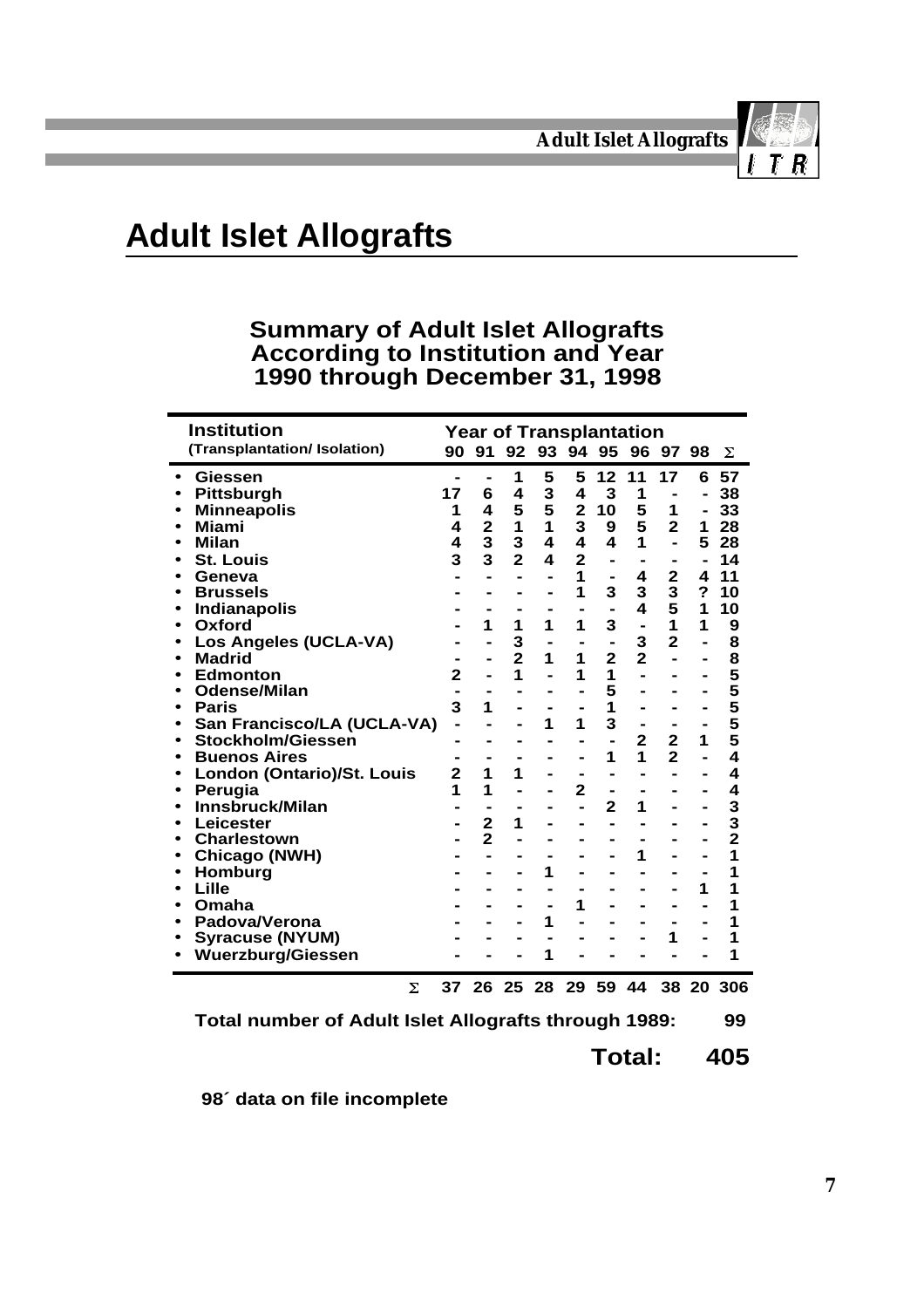

#### **No. of Institutions Reporting Adult Islet Allografts in Patients with Diabetes by Year from 1974 through 1998**



**No. of Adult Islet Allografts in Patients with Diabetes by Year from 1974 through 1998**



**<sup>98´</sup> data on file incomplete**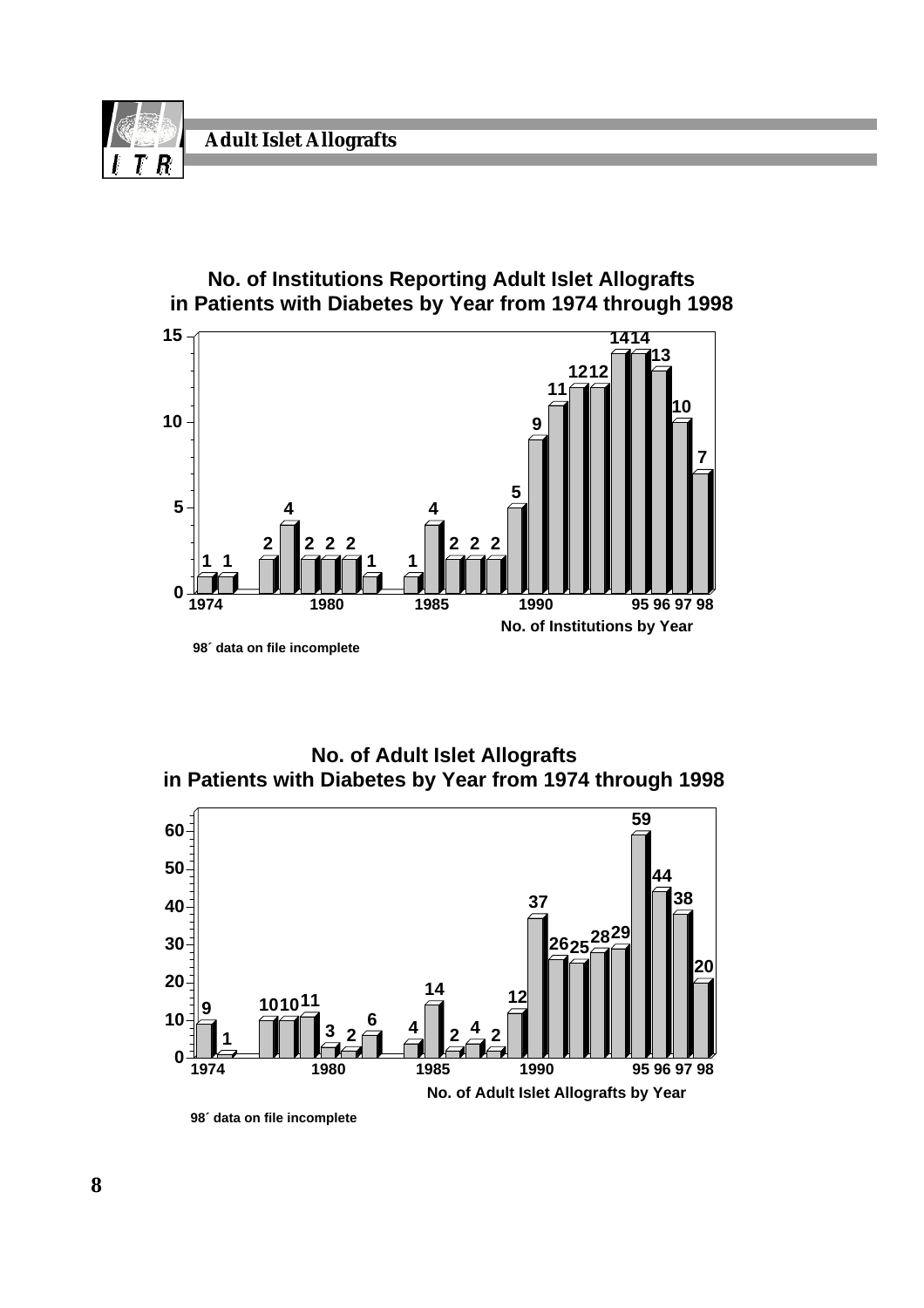

# **Adult Islet Allografts in Type-1 Diabetic Recipients**

#### **Summary of Adult Islet Allografts in Type-1 Diabetic Recipients According to Institution and Year from 1990 through Dec. 31, 1998**

| <b>Institution</b>                    |                         |                |                | <b>Year of Transplantation</b> |                |                          |                              |                         |                              |     |
|---------------------------------------|-------------------------|----------------|----------------|--------------------------------|----------------|--------------------------|------------------------------|-------------------------|------------------------------|-----|
| (Transplantation/ Isolation)          |                         |                |                | 90 91 92 93 94 95 96           |                |                          |                              |                         | 97 98                        | Σ   |
| <b>Giessen</b><br>$\bullet$           | $\blacksquare$          | -              | 1              | 5                              | 5              | 12 <sub>2</sub>          | 11                           | 17                      | 6                            | 57  |
| <b>Minneapolis</b>                    | 1                       | 3              | 5              | 5                              | $\overline{2}$ | 10                       | 5                            | 1                       |                              | 32  |
| <b>Milan</b><br>$\bullet$             | 4                       | 3              | $\overline{2}$ | 4                              | 4              | 4                        | 1                            |                         | 5                            | 27  |
| Pittsburgh                            | 7                       | 5              | 3              | 3                              | 4              | 3                        | 1                            |                         | $\qquad \qquad \blacksquare$ | 26  |
| <b>Miami</b><br>٠                     | 4                       | $\overline{2}$ | 1              | $\mathbf{1}$                   | $\mathbf 1$    | 6                        | $\overline{2}$               | $\blacksquare$          | 1                            | 18  |
| <b>St. Louis</b>                      | 3                       | 3              | $\mathbf{2}$   | 4                              | $\overline{2}$ | $\blacksquare$           |                              |                         |                              | 14  |
| <b>Brussels</b>                       |                         |                | $\blacksquare$ |                                | 1              | 3                        | 3                            | 3                       | ?                            | 10  |
| Geneva                                |                         |                |                |                                | $\blacksquare$ | $\blacksquare$           | 4                            | $\overline{2}$          | $\blacktriangle$             | 10  |
| <b>Indianapolis</b><br>٠              |                         |                |                |                                |                | $\blacksquare$           | 4                            | 5                       | 1                            | 10  |
| <b>Madrid</b><br>٠                    |                         |                | $\overline{2}$ | 1                              | 1              | $\overline{2}$           | $\overline{2}$               | $\blacksquare$          | $\blacksquare$               | 8   |
| Oxford<br>$\bullet$                   |                         | 1              | 1              | 1                              | 1              | $\overline{2}$           | $\overline{a}$               | 1                       | 1                            | 8   |
| <b>Edmonton</b><br>٠                  | $\mathbf{2}$            |                | 1              |                                | 1              | 1                        | $\blacksquare$               | $\blacksquare$          | $\blacksquare$               | 5   |
| <b>Odense/Milan</b><br>٠              |                         |                |                |                                | $\blacksquare$ | 5                        | $\qquad \qquad \blacksquare$ |                         | $\blacksquare$               | 5   |
| <b>Stockholm/Giessen</b><br>$\bullet$ |                         |                |                |                                | -              | $\overline{\phantom{0}}$ | $\overline{2}$               | $\overline{\mathbf{2}}$ | 1                            | 5   |
| <b>Buenos Aires</b>                   |                         |                |                |                                | -              | 1                        | 1                            | $\overline{2}$          |                              | 4   |
| London (Ontario)/St. Louis<br>٠       | $\overline{\mathbf{2}}$ | 1              | 1              |                                | -              | $\blacksquare$           | $\blacksquare$               |                         |                              | 4   |
| Perugia<br>٠                          | 1                       | 1              |                |                                | $\overline{2}$ | -                        |                              |                         |                              | 4   |
| Innsbruck/Milano<br>$\bullet$         |                         |                |                |                                | ä,             | $\mathbf{2}$             | 1                            |                         |                              | 3   |
| Leicester                             |                         | $\overline{2}$ | 1              |                                |                |                          |                              |                         |                              | 3   |
| <b>Los Angeles (UCLA-VA)</b><br>٠     |                         |                | $\mathbf{2}$   |                                |                | $\blacksquare$           | 1                            |                         |                              | 3   |
| <b>Paris</b><br>$\bullet$             | 3                       | -              | $\blacksquare$ |                                |                |                          |                              |                         |                              | 3   |
| San Francisco/LA (UCLA-VA)<br>٠       |                         |                |                | 1                              | 1              | 1                        |                              |                         |                              | 3   |
| <b>Charlestown</b><br>$\bullet$       |                         | 1              |                |                                |                |                          |                              |                         |                              | 1   |
| <b>Chicago (NMH)</b><br>٠             |                         |                |                |                                |                |                          | 1                            |                         |                              | 1   |
| Homburg (Saar)<br>$\bullet$           |                         |                |                | 1                              |                |                          |                              |                         |                              | 1   |
| Lille                                 |                         |                |                |                                |                |                          |                              |                         | 1                            | 1   |
| Omaha                                 |                         |                |                |                                | 1              |                          |                              |                         |                              | 1   |
| Σ                                     |                         |                |                | 27 22 22 26 26 52 39           |                |                          |                              | 33                      | 20                           | 267 |
| Cases transplanted between 1974-1989: |                         |                |                |                                |                |                          |                              |                         |                              | 90  |
|                                       |                         |                |                |                                | Total:         |                          |                              |                         |                              | 353 |

**98´ data on file incomplete**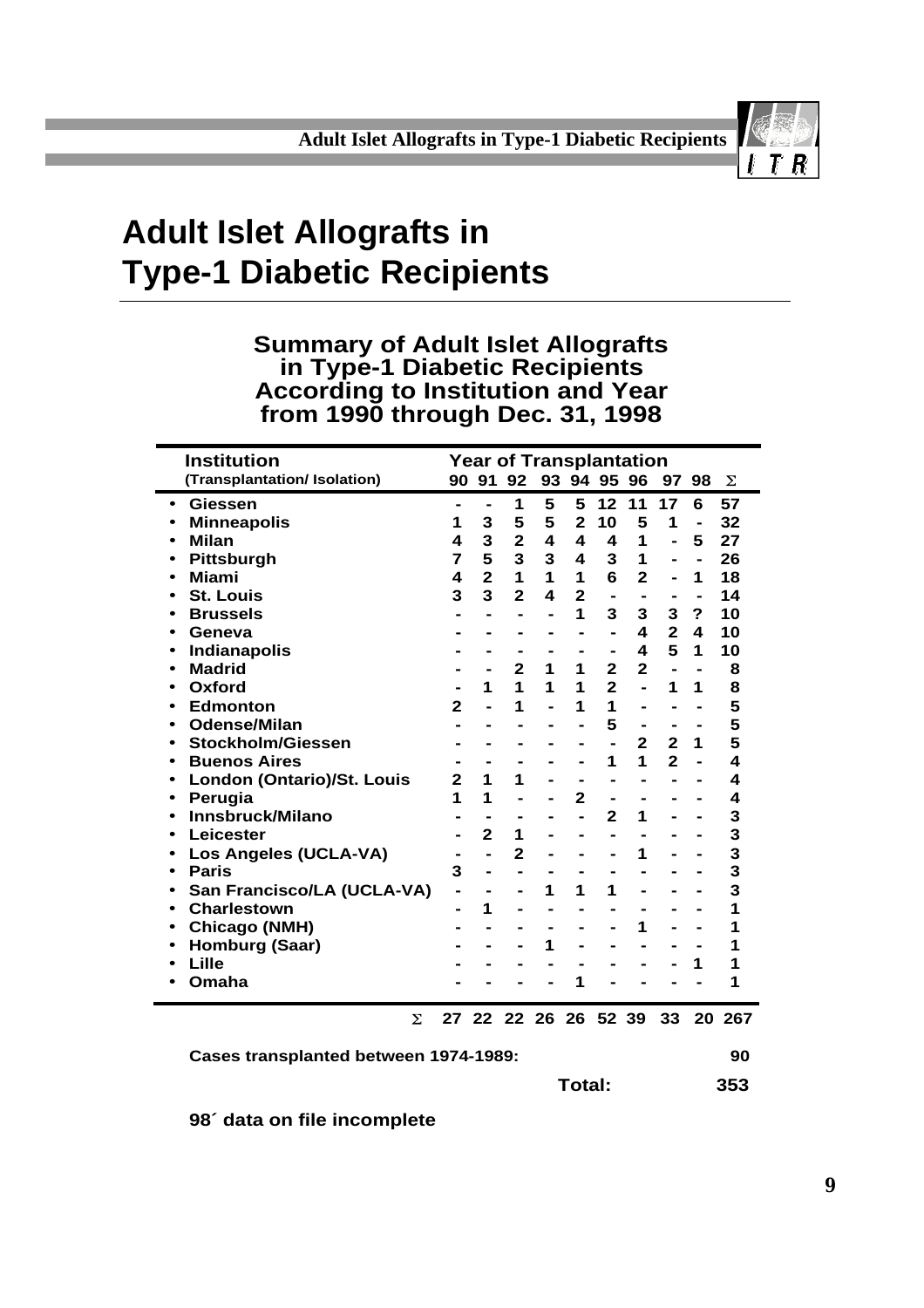

#### **Adult Islet Allografts in Type-1 Diabetic Recipients 1990 - 1998**

| • No. of cases:                                  |                                                               | 267            |
|--------------------------------------------------|---------------------------------------------------------------|----------------|
| • Institutions:                                  | Giessen                                                       | 57             |
|                                                  | <b>Minneapolis</b>                                            | 32             |
|                                                  | Milan                                                         | 27             |
|                                                  | <b>Pittsburgh</b>                                             | 26             |
|                                                  | Miami                                                         | 18             |
|                                                  | <b>St. Louis</b>                                              | 14             |
|                                                  | Geneva                                                        | 10             |
|                                                  | <b>Indianapolis</b>                                           | 10             |
|                                                  | <b>17 additional institutions</b>                             | 73             |
| • Insulin-independent $\geq 7$ days (1990-1998): |                                                               | 33 / 267 (12%) |
| Insulin-independent at $\geq 1$ yr               |                                                               |                |
| $(1990-1997 +$ one year follow-up):              |                                                               | 20 / 245 (8%)  |
|                                                  | • Insulin-independent after 1:1 tx $\geq$ 7 days (1990-1998): | 17 / 169 (10%) |
| Insulin-independent after 1:1 tx at $\geq 1$ yr  |                                                               |                |
| $(1990-1997 + one year follow-up):$              |                                                               | 11/156(7%)     |
| Longest insulin-indepence follow-up:             |                                                               | 70 months      |

**98´ data on file incomplete**

**Insulin Independence and Basal C-Peptide after Adult Islet Allotransplantation in 267 Type-1 Diabetic Recipients from 1990 - 1998 according to Continent**



**Four transplantations performed elsewhere**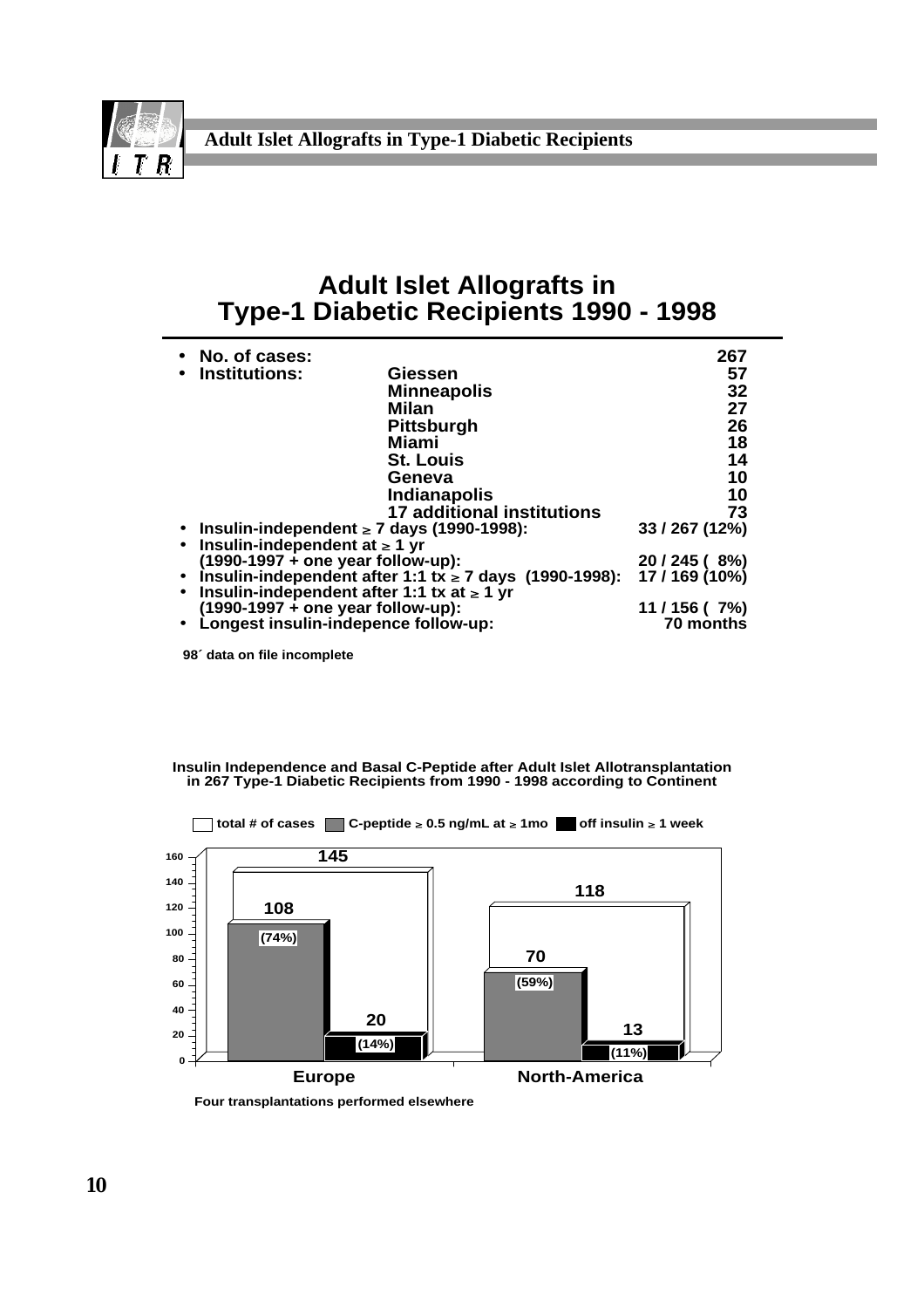

## **THE 1990-97 CASES**

**DETAILED DATA ON 200 C-PEPTIDE NEGATIVE TYPE 1 DIABETIC ADULT ISLET ALLOGRAFT RECIPIENTS TRANSPLANTED FROM 1990 TO 1997 (≥ ONE YEAR FOLLOW-UP)**

**Two hundred patients with complete data records, type-1 diabetes and no residual C-peptide secretion pretransplant who received an islet allograft between 1990 and 1997 were taken into the analysis. Assuming that a large majority of islet allografts performed worldwide during this period were reported to the Registry, the following analysis should reflect the current status of islet allotransplantation in patients with type-1 diabetes mellitus.**

**The overall outcome assessed at one year after islet transplantation for patient sur**vival was 96 %, for graft survival (basal C-peptide  $\geq 0.5$  ng/mL) 35 % and for insulin **independence (more than 7 days) 10 %.**





Insulin Independence and Basal C-Peptide after Adult Islet Allotransplantation<br>in 200 pre Tx C-Peptide negative Type-1 Diabetic Recipients from 1990 - 1997<br>according to Number of Islet Equivalents per kg Body Weight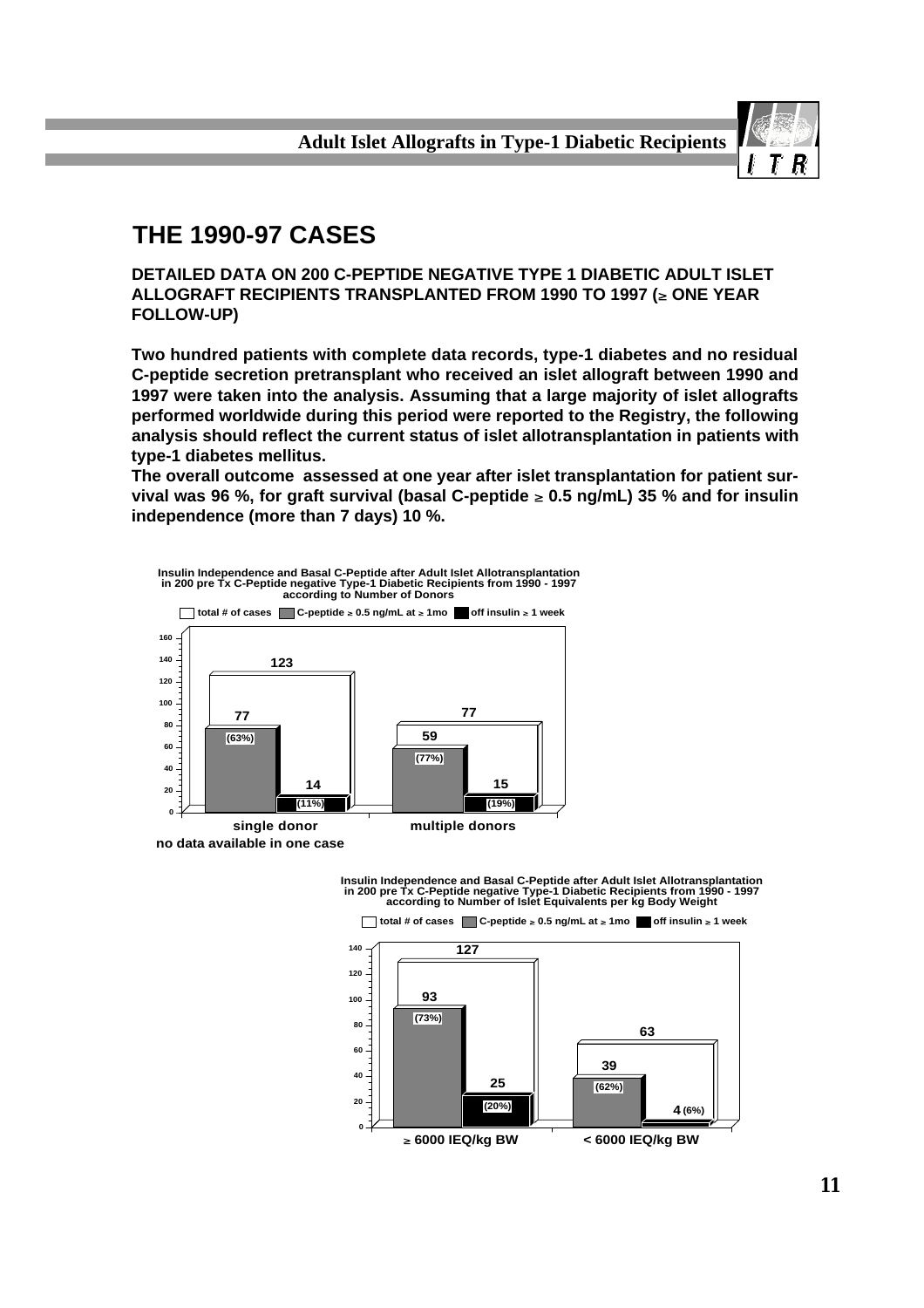

#### **Insulin Independence and Basal C-Peptide after Adult Islet Allotransplantation in 200 pre Tx C-Peptide negative Type-1 Diabetic Recipients from 1990 - 1997 according to Cold Ischemia Time**



**no data available in 12 cases**

#### **Insulin Independence and Basal C-Peptide after Adult Islet Allotransplantation in 200 pre Tx C-Peptide negative Type-1 Diabetic Recipients from 1990 - 1997 according to Implantation Site**

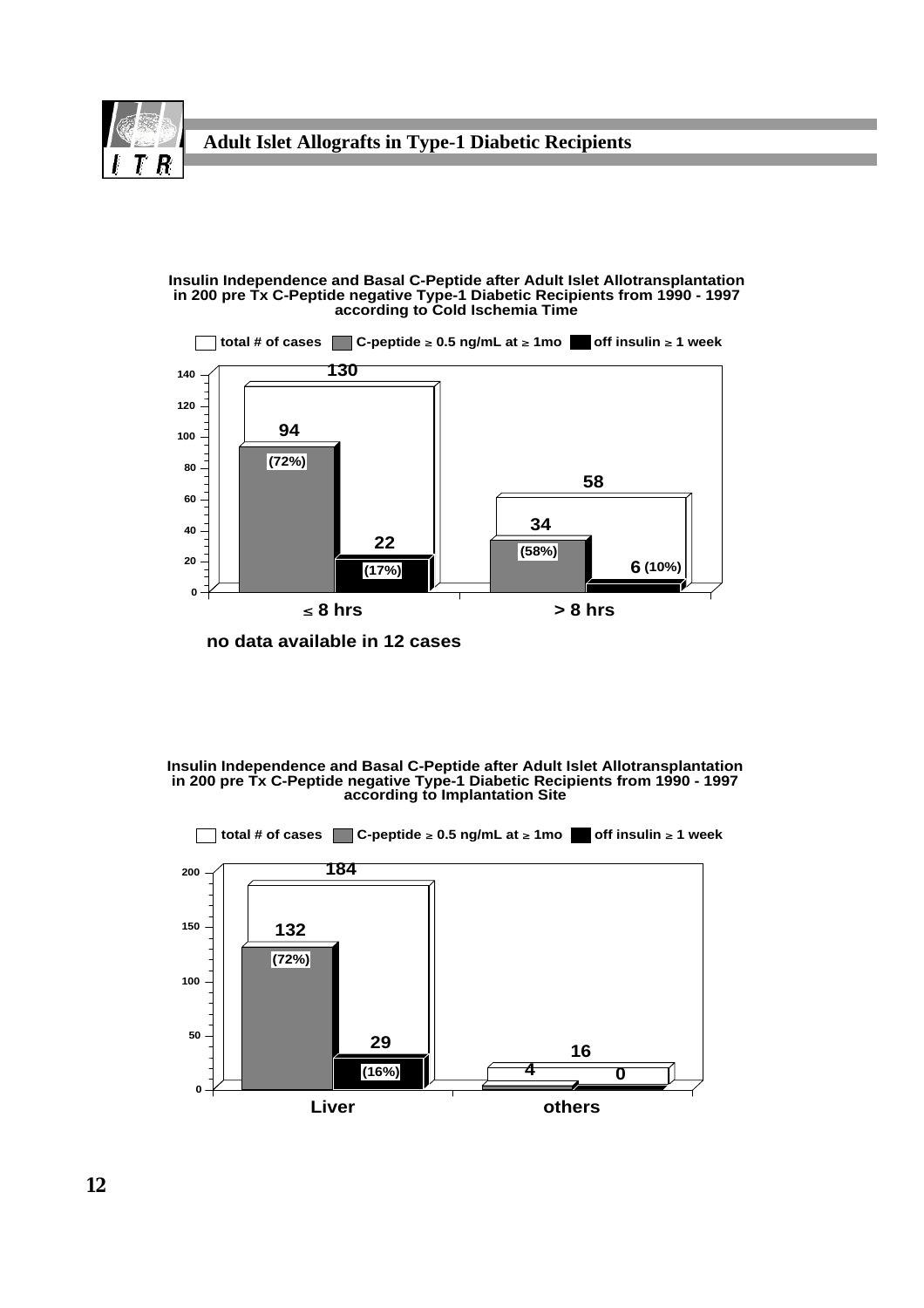



**Insulin Independence and Basal C-Peptide after Adult Islet Allotransplantation in 200 pre Tx C-Peptide negative Type-1 Diabetic Recipients from 1990 - 1997 according to Induction Immunosuppression**



R Г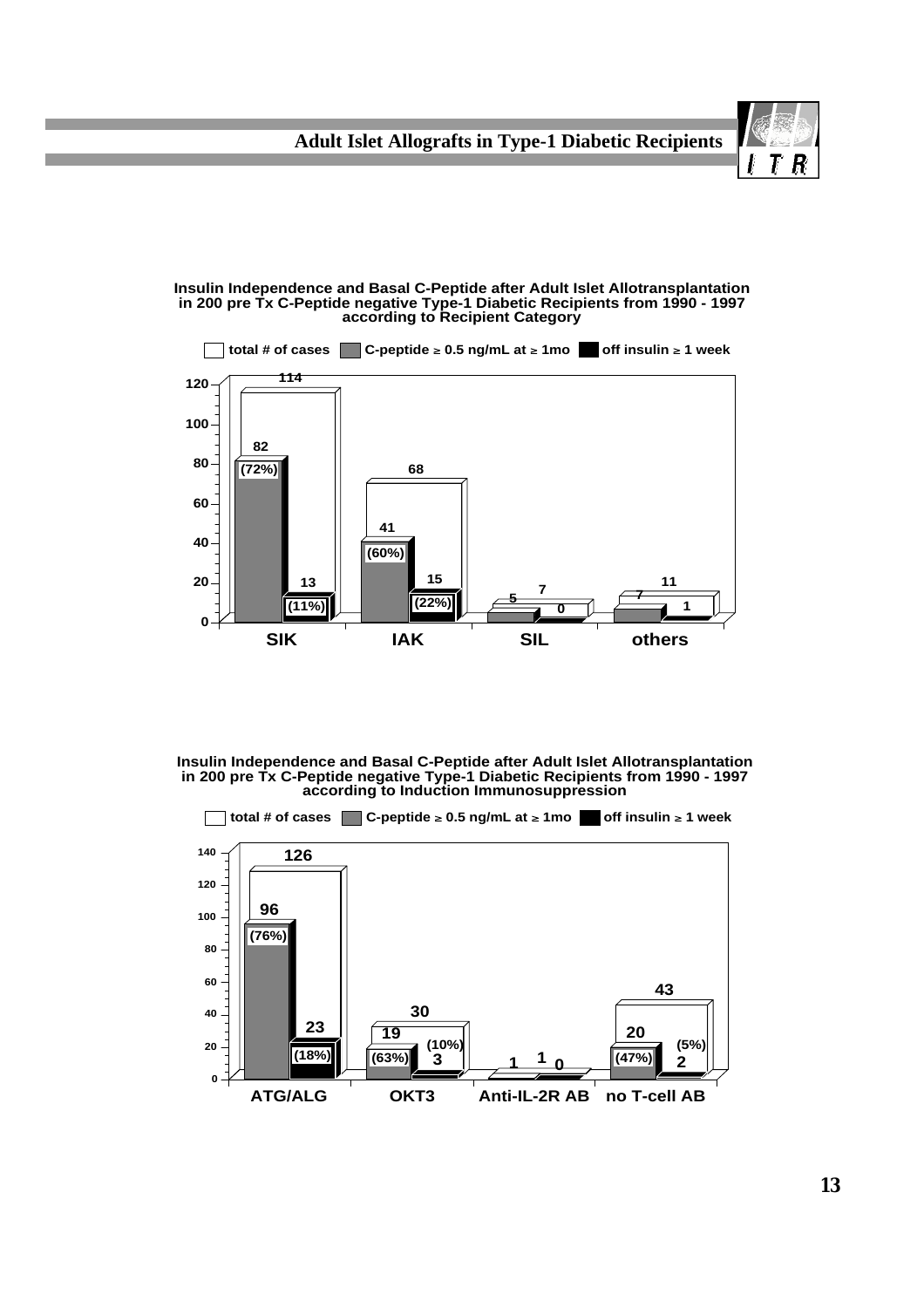





a) IEQ/kg BW ≥ 6,000; b) CIT ≤ 8 hrs; c) ALG/ATG; Implantation Site: Liver

**Cumulative One-Year Patient and Graft Survival in 200 pre Tx C-Peptide Negative Type-1 Diabetic Recipients (1990-1997)**

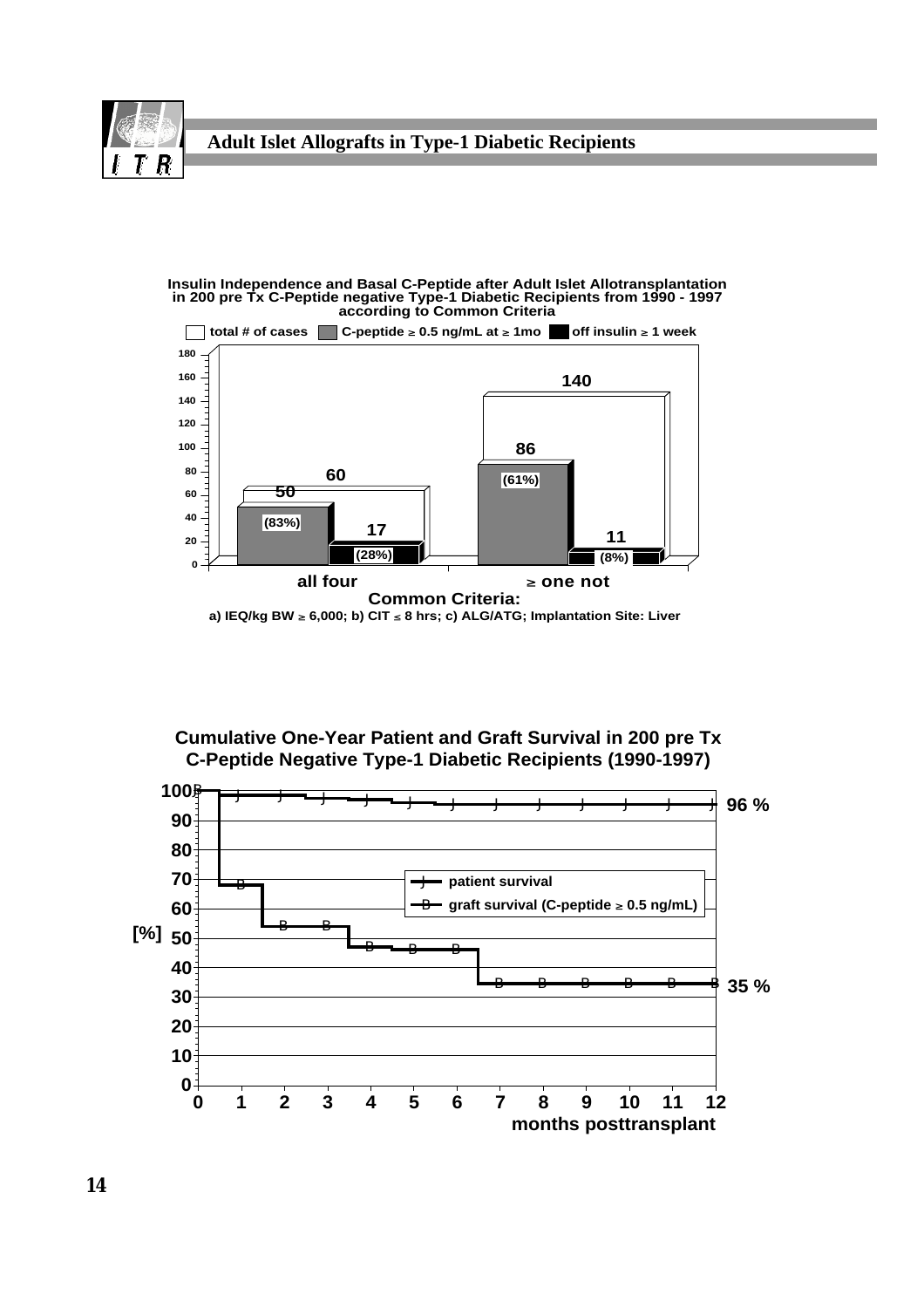



**Cumulative One-Year Patient and Graft Survival in 114 pre Tx C-Peptide Negative Type -1 Diabetic Recipients (1990-1997) Simultaneous Islet Kidney (SIK) Transplantation**

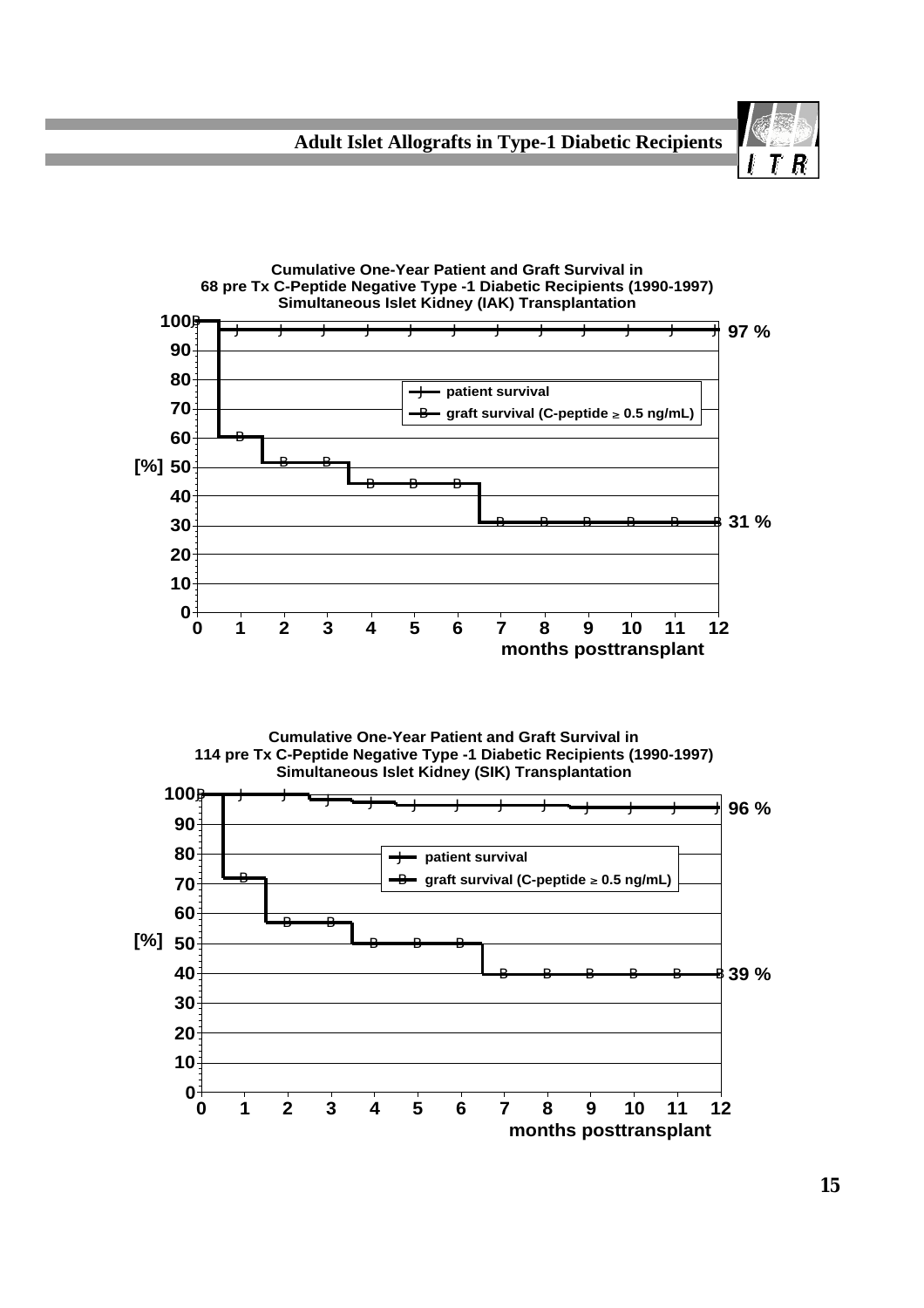

## **Adult Islet Allograft Survival in 200 Type-1 Diabetic Recipients (Pretransplant C-Peptide Negative) with Complete Data Records (1990-1997 Cases)**

|                                                                                              |                 | $at \geq 1$ Month                |                             |                               | at $\geq 1$ Year         |                               |                      |
|----------------------------------------------------------------------------------------------|-----------------|----------------------------------|-----------------------------|-------------------------------|--------------------------|-------------------------------|----------------------|
|                                                                                              |                 | Basal<br>C-Peptide               | Insulin<br>Indep.           | Basal<br>C-Peptide            |                          | Insulin<br>Indep.             |                      |
| Category                                                                                     | n               | $0.5$ ng/mL                      | 7 days)                     | 0.5 ng/mL P Values            |                          | $(7 \text{ days})$            | P Values             |
| All cases                                                                                    | 200             | 136 (68%)                        | 28 (14%)                    | 69 (35%)                      |                          | 19 (10%)                      |                      |
| A. Continent<br>1. North America<br>2. Europe<br>3. others                                   | 87<br>109<br>4  | 54 (62%)<br>82 (75%)             | 9(10%)<br>19 (17%)          | 20 (23%)<br>49 (45%)          | p=0.0016**<br>1 vs. 2    | 4 (5%)<br>15 (14%)            | p=0.0496*            |
| <b>B.</b> Recipient Sex<br>1. male<br>2. female                                              | 123<br>77       | 82 (67%)<br>54 (70%)             | 12 (10%)<br>16 (21%)        | 35 (28%)<br>34 (44%)          | p=0.032*                 | 7(6%)<br>12 (16%)             | p=0.0259*            |
| C. Recipient Age<br>1. $40y$<br>2. > 40 y<br>3. no data                                      | 124<br>73<br>3  | 86 (69%)<br>49 (67%)             | 18 (15%)<br>10 (14%)        | 46 (37%)<br>22 (30%)          | p=0.3545<br>1 vs. 2      | 12 (10%)<br>7 (10%)           | p=1.000              |
| <b>D.</b> Duration of Diabetes<br>1. 20 $y$<br>$2. > 20$ y<br>3. no data                     | 54<br>141<br>5  | 34 (63%)<br>100 (71%)            | 6(11%)<br>22 (16%)          | 15 (28%)<br>53 (38%)          | p=0.2407<br>1 vs. 2      | 3(6%)<br>16 (11%)             | p=0.2873             |
| E. Average CIT<br>1. 480 min<br>$2. > 480$ min<br>3. no data                                 | 130<br>58<br>12 | 94 (72%)<br>34 (59%)             | 21 (16%)<br>6 (10%)         | 49 (38%)<br>14 (24%)          | p=0.0478*<br>1 vs. 2     | 16 (12%)<br>3(5%)             | p=0.1045             |
| F. No. of Donors<br>1.<br>$\mathbf{1}$<br>2. > 1                                             | 123<br>77       | 77 (63%)<br>59 (77%)             | 13 (11%)<br>15 (19%)        | 39 (32%)<br>30 (39%)          | p=0.2165                 | 10 (8%)<br>9(12%)             | p=0.4608             |
| G. IEQ / kg BW<br>1. < 6,000<br>2. 6,000<br>3. no data                                       | 63<br>127<br>10 | 39 (62%)<br>93 (73%)             | 4(6%)<br>24 (19%)           | 21 (33%)<br>46 (36%)          | p=0.4108<br>1 vs. 2      | 3(5%)<br>16 (13%)             | p=0.0703             |
| H. Pre Tx Viab. Tests<br>1. yes<br>2. no                                                     | 121<br>79       | 85 (70%)<br>51 (65%)             | 18 (15%)<br>10 (13%)        | 47 (39%)<br>22 (28%)          | p=0.2885                 | 12 (10%)<br>6(8%)             | p=0.6238             |
| I. Islet Purity (%)<br>1.<br>90<br>2. > 90<br>3. no data                                     | 162<br>24<br>14 | 110 (68%)<br>19 (79%)            | 23 (14%)<br>5(21%)          | 57 (35%)<br>10 (42%)          | p=0.3438<br>1 vs. 2      | 16 (10%)<br>3(13%)            | p=0.4565             |
| J. Recipient Category<br>1. IAK<br>2. SIK<br>3. others                                       | 68<br>114<br>18 | 41 (60%)<br>82 (72%)             | 15 (22%)<br>13 (11%)        | 21 (31%)<br>45 (39%)          | p=0.2677<br>1 vs. 2      | 8 (12%)<br>11 (10%)           | p=0.8027             |
| K. Induction<br>Immunosupp.<br>1. ATG/ALG/IL-2R<br>2. OKT3<br>3. no T-cell antibody          | 127<br>30<br>43 | 97 (76%)<br>19 (63%)<br>20 (47%) | 23 (18%)<br>3(10%)<br>2(5%) | 52 (41%)<br>9(30%)<br>8 (19%) | $p = 0.0132*$<br>1 vs. 3 | 17 (13%)<br>1(3%)<br>$1(2\%)$ | p=0.0303*<br>1 vs. 3 |
| L. Site of Tx<br>1. liver<br>2. others                                                       | 184<br>16       | 132 (72%)<br>4 (25%)             | 28 (15%)<br>$0(0\%)$        | 67 (36%)<br>2(13%)            | p=0.0426*                | 19 (10%)<br>$0(0\%)$          | p=0.1894             |
| M. Common Charact.<br>of Ins. Indep. Cases<br>1. all four fulfilled<br>1 not fulfilled<br>2. | 60<br>140       | 50 (83%)<br>86 (61%)             | 17 (28%)<br>11 (8%)         | 28 (47%)<br>41 (29%)          | p=0.0143*                | 14 (23%)<br>5(4%)             | p<0.0001***          |

### **No. (Percentage) of Cases Functioning**

P values comparing islet graft survival rates between groups at one year after transplantation were calculated by the one-sided (categories E, G, I, K, L, M) and by the two-sided (categories A, B, C, D, F, H, J**)** Fisher´s exact test.

\* p<0.05 significant, \*\* p<0.01 very significant, \*\*\* p<0.001 highly significant. CIT: Cold Ischemia Time;

IEQ: Islet Equivalents (no. of islets if all had a diameter of 150 µm)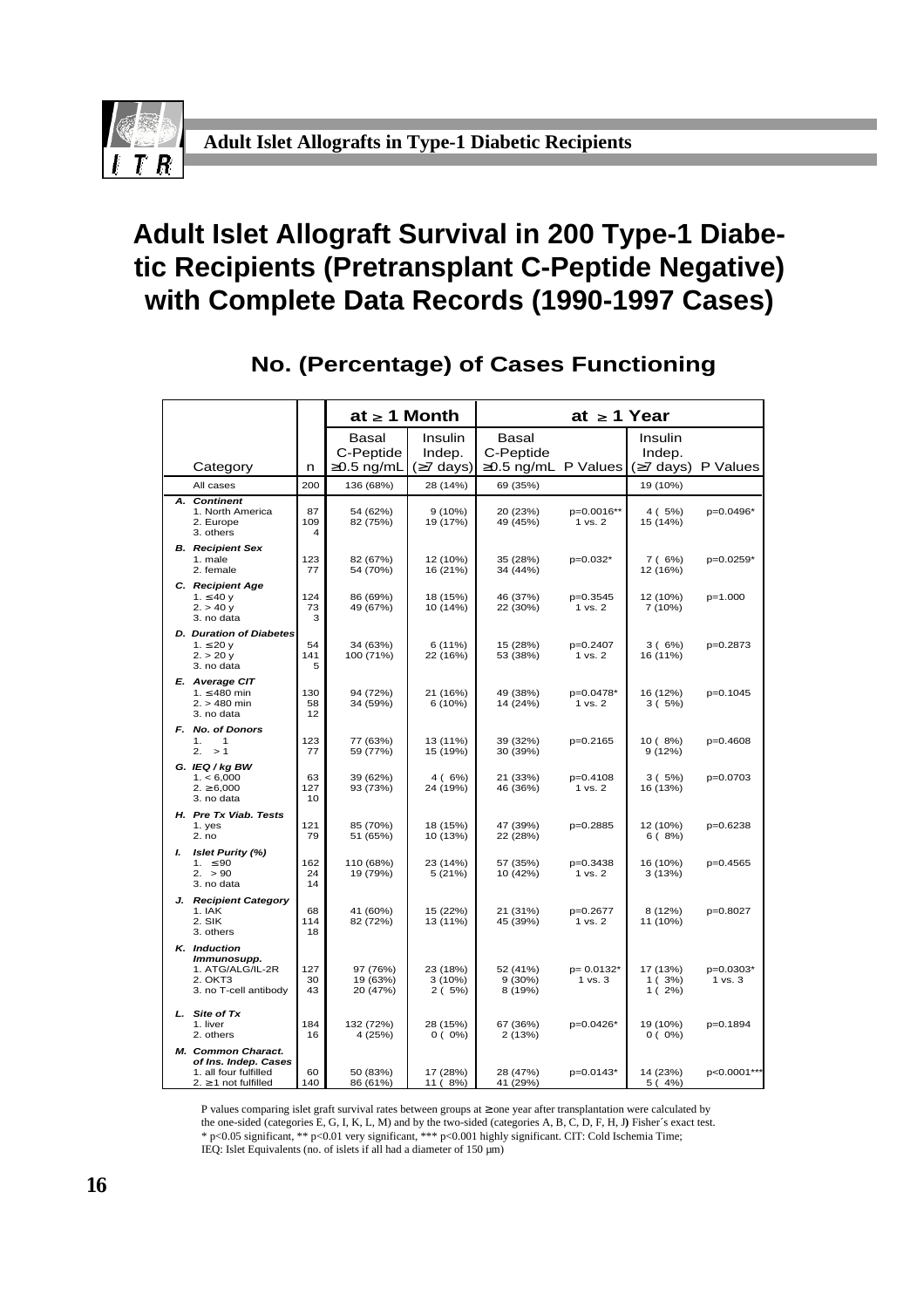

## **123 Single Donor Recipients in 1990 -1997**

Out of the selected 200 pre-tx C-peptide negative type-1 diabetic patients with complete data records transplanted from 1990 to 1997, 123 recipients received islets from a single donor, as given in F on page 14.

The impact of HLA-MM (mismatches), sex compatibility and AB0 identity on islet allograft survival could - for obvious reasons - only be analyzed in these 123 single donor islet allograft recipients.

|                                                                                 |                                                           | at $\geq 1$ Month                                                          |                                                      | at $\geq 1$ Year                                                         |                                             |
|---------------------------------------------------------------------------------|-----------------------------------------------------------|----------------------------------------------------------------------------|------------------------------------------------------|--------------------------------------------------------------------------|---------------------------------------------|
| Category                                                                        | n                                                         | <b>Basal</b><br><b>C-Peptide</b><br>$\geq 0.5$ ng/mL                       | <b>Insulin</b><br>Indep.<br>$(>7 \text{ days})$      | <b>Basal</b><br><b>C-Peptide</b><br>$\geq 0.5$ ng/mL                     | <b>Insulin</b><br>Indep.<br>$(>7$ days)     |
| All cases                                                                       | 123                                                       | 77 (63%)                                                                   | 14 (11%)                                             | 39 (32%)                                                                 | 10 (8%)                                     |
| A.ABDR MM<br>0<br>1<br>$\overline{2}$<br>3<br>$\overline{\mathbf{4}}$<br>5<br>6 | 1<br>3<br>8<br>14<br>33<br>38<br>21                       | 0<br>$3(100\%)$<br>4 (50%)<br>10 (71%)<br>19 (58%)<br>29 (76%)<br>10 (48%) | 0<br>0<br>0<br>3(21%)<br>2(6%)<br>6 (16%)<br>2 (10%) | 0<br>2(66%)<br>0<br>7 (50%)<br>10 (30%)<br>16 (42%)<br>3(14%)            | 0<br>0<br>0<br>3(21%)<br>2 ( 6%)<br>5 (13%) |
| no data<br><b>B. BDR MM</b><br>0<br>1<br>$\mathbf{2}$<br>3<br>4<br>no data      | 5<br>$\mathbf 3$<br>$\overline{7}$<br>18<br>48<br>42<br>5 | 2(40%)<br>2(66%)<br>3(23%)<br>16 (89%)<br>27 (56%)<br>27 (64%)<br>2(40%)   | 0<br>0<br>U<br>3(17%)<br>5 (10%)<br>5 (12%)<br>O     | 1 (20%)<br>1(33%)<br>1 (14%)<br>8(44%)<br>14 (29%)<br>14 (33%)<br>1(20%) | 0<br>0<br>0<br>3(17%)<br>5 (10%)<br>2(5%)   |
| <b>C.DR MM</b><br>0<br>1<br>2<br>no data                                        | 6<br>40<br>66<br>11                                       | 2(33%)<br>24 (60%)<br>43 (65%)<br>8 (73%)                                  | 0<br>6(15%)<br>7 (11%)<br>0                          | 2(33%)<br>14 (35%)<br>21 (32%)<br>2(18%)                                 | 0<br>6(15%)<br>4 ( 6%)                      |
| D. Sex Compa-<br>tibility<br>1. yes<br>2. no<br>3. no data                      | 71<br>40<br>12                                            | 42 ( 59%)<br>28 (70%)<br>7 (58%)                                           | 8(11%)<br>4 (10%)<br>1(8%)                           | 19 (27%)<br>15 (38%)<br>5 (42%)                                          | 7 (10%)<br>2(5%)<br>1(8%)                   |
| E. AB0<br><b>Identity</b><br>1. yes<br>2. no<br>3. no data                      | 101<br>15<br>7                                            | 66 ( 66%)<br>7 (47%)<br>4 ( 57%)                                           | 11 (11%)<br>2(13%)<br>0                              | 32 (32%)<br>5(33%)<br>2(29%)                                             | $8(8\%)$<br>2(13%)<br>o                     |

### **No. (%) of Cases Functioning (1:1 Tx)**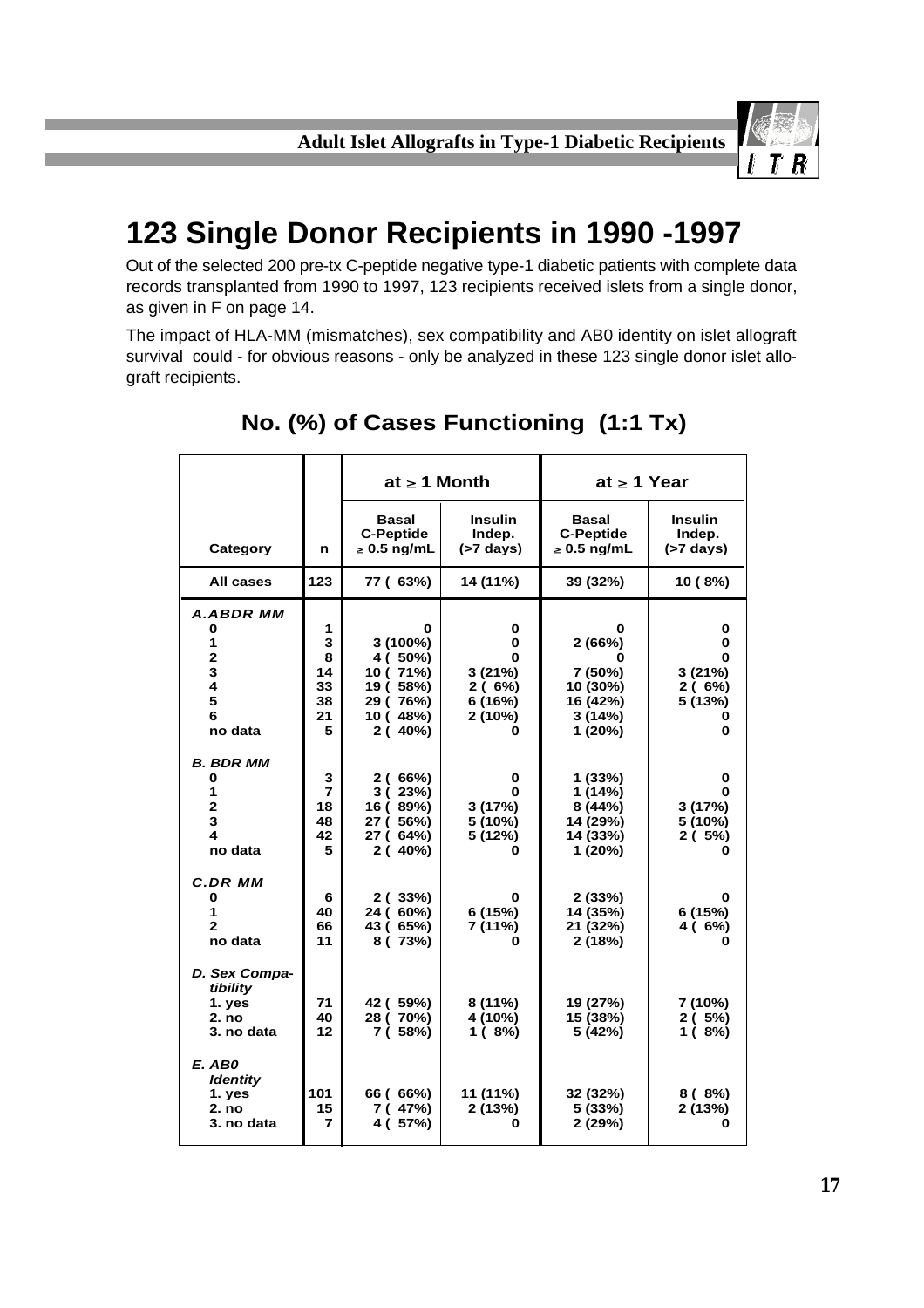

|    | <b>Case # Institution</b>  | of Tx | <b>Previous</b><br>Year Pancreas/<br><b>Islet Tx</b> | Pre-Tx<br>C-Pept.<br>(ng/mL) | No. of<br><b>Donors</b>       | Fresh/CryolEQ / kg | Purity<br>(%) | <b>Period of Insulin</b><br>Independence<br>Days Post Tx | last<br>update |
|----|----------------------------|-------|------------------------------------------------------|------------------------------|-------------------------------|--------------------|---------------|----------------------------------------------------------|----------------|
| 1  | Zurich                     | 1978  |                                                      | <b>B0.00</b>                 | 1<br>$\blacksquare$           | 3.846*             | 5             | 245<br>550                                               |                |
| 2  | Paris $\Diamond$           | 1988  | ٠                                                    | S 0.03                       | 1<br>$\blacksquare$           | $2.143*$           | 80            | 206<br>1.470<br>٠                                        |                |
| 3  | St. Louis                  | 1989  | P 83                                                 | S 0.06                       | 2<br>$\overline{\phantom{a}}$ | 12,661             | 95            | 10<br>25<br>٠                                            |                |
| 4  | St. Louis                  | 1990  | 189                                                  | S 0.18                       | $+2$<br>1                     | 14,735             | 98            | 341<br>33                                                |                |
| 5  | St. Louis                  | 1993  | 189.190                                              | S 0.42                       | 2<br>$+6$                     | 22.055             | 92            | 948<br>92<br>- >                                         | <b>Mar, 96</b> |
| 6  | St. Louis                  | 1993  |                                                      | S 0.08                       | 3<br>$+2$                     | 26,494             | 87            | 355<br>274<br>٠                                          |                |
| 7  | Edmonton                   | 1990  |                                                      | S 0.00                       | $+4$                          | 9,692              | 70            | 70<br>821<br>٠                                           |                |
| 8  | Edmonton                   | 1992  |                                                      | S 0.00                       | $+5$<br>1                     | 9,866              | 58            | 155<br>$166 + 837 - 992$<br>٠                            |                |
| 9  | Milan                      | 1990  |                                                      | S 0.00                       | 1<br>$\blacksquare$           | 10,773             | 95            | 120<br>330<br>÷.                                         |                |
| 10 | Milan                      | 1990  | P 88                                                 | B 0.15                       | 2<br>$\blacksquare$           | 8,610              | 78            | 122<br>$-1.178$                                          |                |
| 11 | <b>Milan</b>               | 1991  | P 87                                                 | <b>B</b> 0.00                | $+2$<br>1                     | 16.859             | 80            | 210<br>$360 + 480 - 635$<br>۰                            |                |
| 12 | Milan                      | 1992  | ٠                                                    | <b>B</b> 0.00                | 2<br>$\blacksquare$           | 11,567             | 80            | 150<br>1.537<br>۰                                        |                |
| 13 | Milan#                     | 1994  | P 91. P 92                                           | <b>B0.15</b>                 | 1<br>$+2$                     | 28,995             | 55            | $65 + 92 - 133$<br>41<br>$\blacksquare$                  |                |
| 14 | Milan#                     | 1995  | P 85                                                 | <b>B0.00</b>                 | 1<br>٠                        | 9,600              | 50            | 56<br>121<br>٠                                           |                |
| 15 | Miami                      | 1990  |                                                      | S 0.03                       | 3<br>$\blacksquare$           | 18,700             | 55            | 78<br>42<br>÷.                                           |                |
| 16 | Miami                      | 1990  |                                                      | S 0.03                       | 3<br>$\blacksquare$           | 18,884             | 50            | 125<br>87<br>ä,                                          |                |
| 17 | Miami                      | 1995  |                                                      | <b>B0.03</b>                 | 1<br>$\blacksquare$           | 15,691             | 85            | 49<br>69                                                 |                |
| 18 | Minneapolis                | 1992  |                                                      | S 0.00                       | ٠                             | 7,882              | 5             | 1,241<br>326<br>۰                                        |                |
| 19 | <b>Minneapolis</b>         | 1992  |                                                      | S 0.39                       | 1                             | 13,319             | 5             | 123<br>321                                               |                |
| 20 | <b>Minneapolis</b>         | 1995  | P 92                                                 | <b>NA</b>                    | 1                             | 9.004              | 5             | 43<br>340                                                |                |
| 21 | Giessen                    | 1992  |                                                      | S 0.10                       | 1<br>٠                        | 6,156              | 92            | 1,150<br>401<br>٠                                        |                |
| 22 | Giessen                    | 1995  |                                                      | S 0.00                       | 1<br>ä,                       | 7,246              | 95            | 25<br>13                                                 |                |
| 23 | Giessen                    | 1995  |                                                      | <b>B0.08</b>                 | 1<br>٠                        | 12,031             | 90            | 844<br>312<br>$\overline{a}$                             |                |
| 24 | Giessen                    | 1995  |                                                      | <b>B0.05</b>                 | 1<br>٠                        | 8,251              | 90            | 371<br>769<br>٠                                          |                |
| 25 | Giessen                    | 1995  |                                                      | <b>B0.00</b>                 | 1                             | 6,376              | 85            | 650<br>382<br>٠                                          |                |
| 26 | Giessen                    | 1996  |                                                      | <b>B0.00</b>                 | 1<br>٠                        | 5,475              | 87            | 965<br>230<br>٠                                          |                |
| 27 | Giessen                    | 1996  |                                                      | <b>B</b> 0.00                | 1<br>٠                        | 7,777              | 90            | 547<br>724<br>٠                                          |                |
| 28 | Giessen                    | 1996  |                                                      | S 0.29                       | 1                             | 5.472              | 85            | 388<br>$->1.188$                                         | Aug, 99        |
| 29 | Giessen                    | 1997  |                                                      | <b>B0.10</b>                 | 1<br>٠                        | 6,548              | 85            | 382<br>696<br>٠                                          |                |
| 30 | Giessen                    | 1997  |                                                      | S 0.05                       | 1<br>٠                        | 7,896              | 90            | 249<br>646<br>- >                                        | <b>Mar, 98</b> |
| 31 | Pittsburgh                 | 1994  |                                                      | S 0.00                       | 1<br>٠                        | 8,137              | 80            | 118<br>850<br>۰                                          | Aug, 99        |
| 32 | <b>Brussels</b>            | 1995  |                                                      | S 0.00                       | 6<br>$\blacksquare$           | 4.400              | 70            | 218<br>745<br>$\rightarrow$                              | Aug, 97        |
| 33 | <b>Brussels</b>            | 1996  |                                                      | S 0.00                       | 8<br>$\blacksquare$           | 2,600              | 59            | 194<br>365<br>$\rightarrow$                              | May, 97        |
| 34 | Odense/ Milan <sup>§</sup> | 1995  |                                                      | S 0.00                       | 2<br>$\blacksquare$           | 9,360              | 80            | 85<br>522<br>۰                                           |                |
| 35 | Geneva                     | 1996  |                                                      | <b>B0.19</b>                 | 2                             | 8,800              | 28            | $- > 1,139$<br>61                                        | Aug, 99        |
| 36 | Los Angeles VA             | 1996  |                                                      | <b>NA</b>                    | 1<br>$+3$                     | <b>NA</b>          | <b>NA</b>     | 231<br>262                                               |                |

**Type-1 Diabetic Recipients of Adult Islet Allografts Summary of Insulin-Independent Cases (n=36) through Dec 31, 1997 (1)**

**36 Los Angeles VA 1996 - NA 1 + 3 NA NA 231 - 262 § Islet Transplant/ Islet Isolation Institution; \* Islets / kg ; IEQ: Islet Equivalents (150 µm islets) per kg body weight of recipient; cholangio-carcinoma; # previous transplants and follow-up in Nantes; hemochromatosis, and type 1 diabetes; I: Islet; P: Pancreas; B: Basal; S: Stimulated**

**Type-1 Diabetic Recipients of Adult Islet Allografts Summary of Insulin-Independent Cases (n=36) through Dec 31, 1997 (2)**

|                           |                           | Year  | <b>Site</b>   | Recipient   | # of Shared HLA-Ag |                 | Immunosuppression |              |                                 |
|---------------------------|---------------------------|-------|---------------|-------------|--------------------|-----------------|-------------------|--------------|---------------------------------|
| <b>Case # Institution</b> |                           | of Tx | of Tx         | Category    | AВ                 | <b>DR</b>       | <b>Induction</b>  |              | <b>Maintenance</b>              |
| 1                         | Zurich                    | 1978  | spleen        | SIK         | 1                  | 0               | <b>ALG</b>        | +S+A+CPM     | $S+A$                           |
|                           | Paris                     | 1988  | epiploic flap | <b>SIL</b>  | 1                  |                 | <b>ALG</b>        | $+S+C+A$     | $S + C + A$                     |
| 23456                     | St. Louis                 | 1989  | liver         | <b>IAK</b>  | 3/1                | 2/1             | <b>ALG</b>        | $+S(SD)+C+A$ | $C+A$                           |
|                           | St. Louis                 | 1990  | liver         | <b>IAK</b>  | 1/2/2              | 1/1/0           | <b>ALG</b>        | $+S+A$       | $S+A$                           |
|                           | St. Louis                 | 1993  | liver         | <b>SIK</b>  | 1/0/0/0/0/1/0/0    | 1/0/1/0/1/0/1   | OKT3              | $+S+C+A$     | $S + C + A$                     |
|                           | St. Louis                 | 1993  | liver         | <b>SIK</b>  | 1/1/3/1/1          | 1/1/1/2/1       | <b>ATG</b>        | $+S+C+A$     | $S + C + A$                     |
| 7<br>8                    | Edmonton                  | 1990  | liver         | <b>SIK</b>  | 3/1/0/1/0          | 0/0/0/0/0       | <b>ALG</b>        | $+S+C+A$     | $S + C + A$                     |
|                           | Edmonton                  | 1992  | liver         | <b>SIK</b>  | 3/1/0/0/1/0        | 1/1/1/0/0/1     | <b>ALG</b>        | $+S+C+A$     | $S + C + A$                     |
| 9                         | Milan                     | 1990  | liver         | <b>IAK</b>  |                    | 0               | <b>ALG</b>        | $+S+C+A$     | $S + C + A$                     |
| 10                        | <b>Milan</b>              | 1990  | liver         | <b>IAK</b>  | 1/2                | 1/0             | <b>ALG</b>        | $+S+C+A$     | $S + C + A$                     |
| 11                        | Milan                     | 1991  | liver         | <b>SIK</b>  | <b>NA</b>          | <b>NA</b>       | <b>ALG</b>        | $+S+C+A$     | $S + C + A$                     |
| 12                        | Milan                     | 1992  | liver         | <b>IAK</b>  | <b>NA</b>          | <b>NA</b>       | <b>ALG</b>        | $+S+C+A$     | $S + C + A$                     |
| 13                        | Milan                     | 1994  | liver         | <b>IAK</b>  | 0/1/2              | <b>NA</b>       | <b>ATG</b>        | $+S+C+A$     | $C+A$                           |
| 14                        | <b>Milan</b>              | 1995  | liver         | <b>IAK</b>  | U                  | <b>NA</b>       | <b>ATG</b>        | $+S+C+A$     | $S + C + A$                     |
| 15                        | Miami                     | 1990  | liver         | <b>IAK</b>  | 0/2/0              | 1/1/0           | OKT3              | $+S+C+A$     | $S + C + A$                     |
| 16                        | Miami                     | 1990  | liver         | <b>IAK</b>  | 0/0/0              | 0/1/0           | OKT3              | $+S + C + A$ | S <sub>1</sub> C <sub>1</sub> A |
| 17                        | Miami                     | 1995  | liver         | <b>SIK</b>  | 0                  | 0               | <b>ATG</b>        | +S+T+MMF     | $S+T+MMF$                       |
| 18                        | <b>Minneapolis</b>        | 1992  | liver         | <b>SIK</b>  |                    |                 | <b>ALG</b>        | $+S+C+A+D$   | $S + C + A$                     |
| 19                        | <b>Minneapolis</b>        | 1992  | liver         | <b>SIK</b>  | 2                  | O               | <b>ALG</b>        | $+S+C+A+D$   | S <sub>1</sub> C <sub>1</sub> A |
| 20                        | <b>Minneapolis</b>        | 1995  | liver         | <b>IFPP</b> | 2                  |                 | None              | +S+C+MMF     | $S + C + MMF$                   |
| 21                        | Giessen                   | 1992  | liver         | <b>IAK</b>  | 2                  |                 | <b>ATG</b>        | $+S+C$       | $S+C$                           |
| 22                        | Giessen                   | 1995  | liver         | <b>ITA</b>  |                    |                 | anti-CD4          | $+S(SD)+C$   |                                 |
| 23                        | Giessen                   | 1995  | liver         | <b>SIK</b>  |                    |                 | <b>ATG</b>        | $+SiC+A$     | $S + C + A$                     |
| 24                        | Giessen                   | 1995  | liver         | <b>SIK</b>  | 2                  |                 | <b>ATG</b>        | $+S + C + A$ | S <sub>1</sub> C <sub>1</sub> A |
| 25                        | Giessen                   | 1995  | liver         | <b>IAK</b>  | 2/0                | 1/0             | <b>ALG</b>        | $+S+C+A$     | S <sub>1</sub> C <sub>1</sub> A |
| 26                        | Giessen                   | 1996  | liver         | <b>IAK</b>  | 1                  | U               | <b>ALG</b>        | $+S + C + A$ | S <sub>1</sub> C <sub>1</sub> A |
| 27                        | Giessen                   | 1996  | liver         | <b>SIK</b>  | O                  |                 | <b>ATG</b>        | $+S + C + A$ | S <sub>1</sub> C <sub>1</sub> A |
| 28                        | Giessen                   | 1996  | liver         | <b>SIK</b>  |                    |                 | <b>ATG</b>        | +S+C+MMF     | S+C+MMF                         |
| 29                        | Giessen                   | 1997  | liver         | <b>IAK</b>  |                    | 0               | <b>ALG</b>        | $+S + C + A$ | $S + C + A$                     |
| 30                        | Giessen                   | 1997  | liver         | <b>SIK</b>  | 2                  | 0               | <b>ATG</b>        | $+S+C+A$     | $S + C + MMF$                   |
| 31                        | Pittsburgh                | 1994  | liver         | <b>SIK</b>  | 3                  | 2               | None              | $S+T$        | $S + C + A$                     |
| 32                        | <b>Brussels</b>           | 1995  | liver         | <b>IAK</b>  | 0/0/1/0/1/1        | 0/1/1/0/1/1     | None              | $+S + C + A$ | $C+A$                           |
| 33                        | <b>Brussels</b>           | 1996  | liver         | <b>IAK</b>  | 0/0/0/0/1/0/1/0    | 0/1/1/0/1/1/1/0 | None              | $+S + C + A$ | $S + C + A$                     |
| 34                        | Odense/Milan <sup>§</sup> | 1995  | liver         | <b>SIK</b>  | 2/NA               | 1/NA            | <b>ATG</b>        | +C           | C+MMF                           |
| 35                        | Geneva                    | 1996  | liver         | <b>IAK</b>  | 1/2                | 1/0             | <b>ATG</b>        | $+S + C + A$ | $S + C + A$                     |
| 36                        | Los Angeles VA 1996       |       | liver         | <b>SIL</b>  | <b>NA</b>          | <b>NA</b>       | None              | $+S+T+MMF$   | S+C+MMF                         |

§ Islet Transplant/ Islet Isolation Institution; SIK: Simult. Islet Kidney; SIL: Simult. Islet Liver; IAK: Islet After Kidney; IFPP: Islets From<br>Previous Pancreas(i.e. isolated from a previously removed vascularized pancre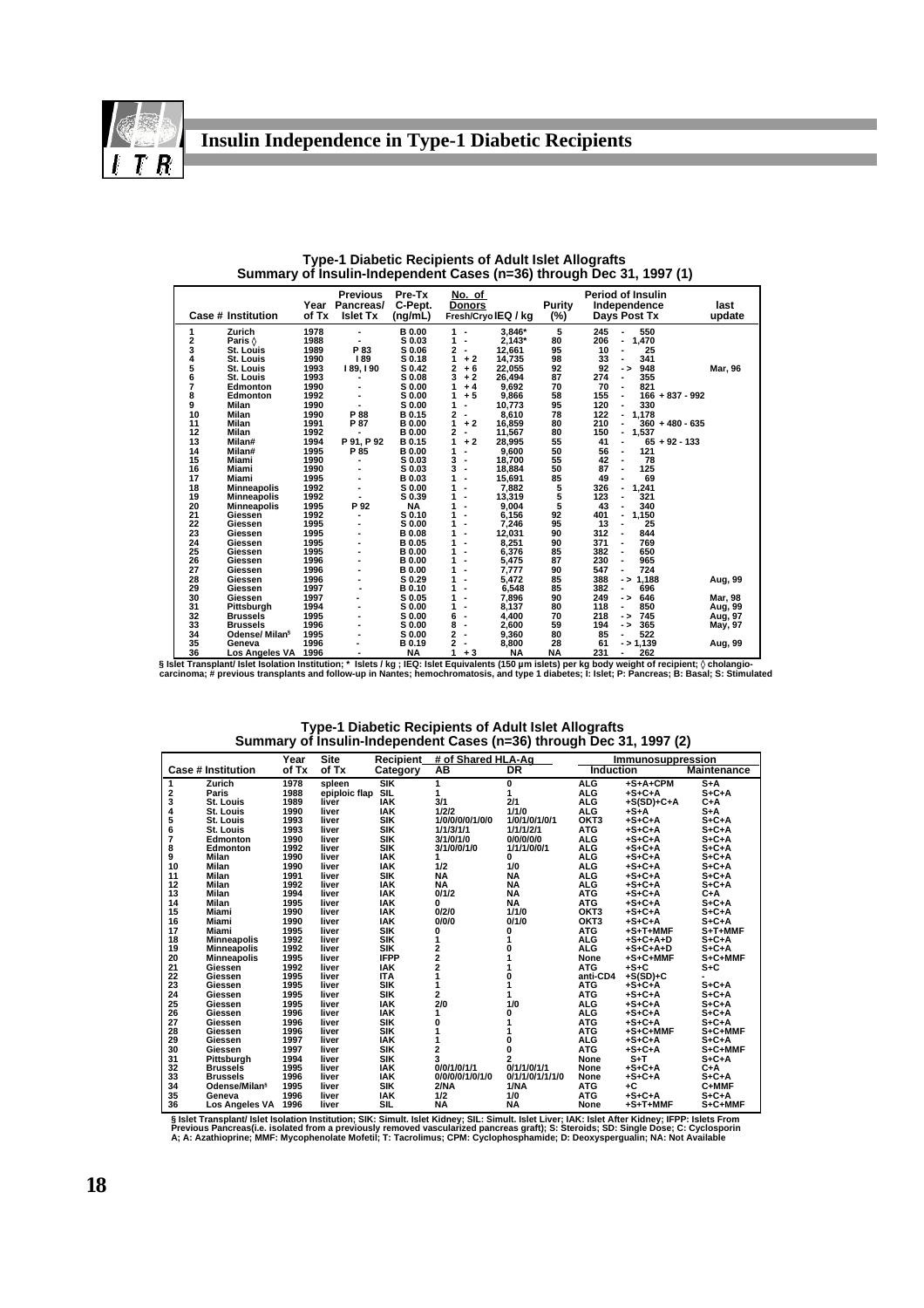List of Centers reporting to the ITR

 $\sqrt{I}$   $\overline{I}$   $\overline{R}$ 

## **List of Centers reporting to the ITR since 1989:**

| <b>Barcelona</b>    | Gomis R, Esmatjes E                                                                          |      | Phone: +34-93-2275400                                                        |
|---------------------|----------------------------------------------------------------------------------------------|------|------------------------------------------------------------------------------|
|                     | <b>Endocrinology and Diabetes Unit</b><br>Hospital Clinic i Provincial de Barcelona          | FAX: | $+34-93-4515272$                                                             |
|                     | Villarroel, 170, E-08036 Barcelona, Spain                                                    |      |                                                                              |
| <b>Besancon</b>     | Penfornis A                                                                                  |      | Phone: $+33-381668166$                                                       |
|                     | Endocrinologie-Metabolisme et Diabetologie-Nutrition<br>CHU de Besancon, Hopital Jean Minjoz |      | $FAX: +33-381668375$                                                         |
| <b>Brussels</b>     | F-25030 Besancon Cedex, France<br>Pipeleers DG, Keymeulen B                                  |      | Phone: $+32-2-477-4541$                                                      |
|                     | Diabetes Research Center                                                                     | FAX: | $+32 - 2 - 477 - 4545$                                                       |
|                     | Vrije Universiteit Brussels, Laarbeeklaan 103<br>B-1090 Brussels, Belgium                    |      | E-Mail: dpip@mebo.vub.ac.be                                                  |
| <b>Buenos Aires</b> | Argibay PF, Hyon SH                                                                          |      | Phone: +54-11-4981-1537                                                      |
|                     | Department of Surgery                                                                        |      | FAX: +54-11-4958-2000                                                        |
|                     | Hospital Italiano de Buenos Aires, Gascón 450                                                |      |                                                                              |
| <b>Charlestown</b>  | 1181 Buenos Aires, Argentina<br><b>Faustman DL, Auchincloss H</b>                            |      | Phone: $+1-617-726-4080/4084$                                                |
|                     | Massachusetts General Hospital                                                               | FAX: | $+1-617-726-4095$                                                            |
|                     | Harvard Medical School                                                                       |      |                                                                              |
|                     | Charlestown, MA 02129, USA                                                                   |      |                                                                              |
| <b>Charlotte</b>    | Gores PF, Cirulis C                                                                          |      | Phone: $+1-704-355-6649$                                                     |
|                     | <b>Transplant Center</b>                                                                     | FAX: | $+1-704-355-7616$                                                            |
|                     | Carolinas Medical Center<br>Charlotte, NC 28232-2861, USA                                    |      |                                                                              |
| Chicago             | Kaufman DB                                                                                   |      | Phone: $+1-312-908-1954$                                                     |
|                     | Department of Surgery                                                                        |      | $FAX: +1-312-908-9194$                                                       |
|                     | North-Western University Medical School                                                      |      |                                                                              |
|                     | 303 East Superior Street, Chicago, IL 60611, USA                                             |      |                                                                              |
| Edmonton            | Lakey JRT, Shapiro AMJ, Warnock G, Rajotte RV                                                |      | Phone: $+1-780-492-1211$                                                     |
|                     | Surgical-Medical Research Institute                                                          | FAX: | $+1-780-492-1627$                                                            |
|                     | University of Alberta<br>Edmonton, Alberta T6G 2N8, Canada                                   |      |                                                                              |
| Geneva              | Morel P, Oberholzer J                                                                        |      | Phone: $+41-22-372$ 3311                                                     |
|                     | Department of Surgery                                                                        |      | $FAX: +41-22-3727755$                                                        |
|                     | University Hospital Geneva, Rue Micheli-du-Crest 24                                          |      | E-Mail: celtrans@cmu.unige.ch                                                |
|                     | CH-1211 Geneva, Switzerland                                                                  |      |                                                                              |
| Gent                | <b>Hesse UJ</b>                                                                              | FAX: | Phone: $+32-9140-3233$                                                       |
|                     | Dept. of Surgery, University Hospital, De Pintelaan 185<br>B-9000 Gent, Belgium              |      | $+32-9240-3891$                                                              |
| Giessen             | <b>Brendel MD, Bretzel RG</b>                                                                |      | Phone: $+49-641-99-42842$                                                    |
|                     | Dept. of Medicine, University of Giessen                                                     | FAX: | +49-641-99-42849                                                             |
|                     | D-35385 Giessen, Germany                                                                     |      | E-Mail: itr@innere.med.uni-giessen.de                                        |
| Grenoble            | <b>Benhamou PY</b>                                                                           |      | Phone: $+33-4-7676-8856$                                                     |
|                     | Endocrinologie, CHU de Grenoble, BP 217X                                                     |      | $FAX: +33-4-7676-5042$                                                       |
| Homburg             | F-38043 Grenoble Cedex 9, France<br><b>Bodziony J</b>                                        |      | E-Mail: pierre-yves.benhamou@ujf-grenoble.fr<br>Phone: +49-6841-16-2550/2618 |
|                     | Department of Surgery                                                                        |      | FAX: $+49-6841-16-2619/2497$                                                 |
|                     | University Hospital Saarland                                                                 |      | E-Mail: 100140.3471@compuserve.com                                           |
|                     | D-66424 Homburg/Saar, Germany                                                                |      |                                                                              |
| Indianapolis        | Sidner RA, Jindal RM                                                                         |      | Phone: $+1-317-274-2646$                                                     |
|                     | Department of Surgery                                                                        |      | $FAX: +1-317-278-1962$                                                       |
|                     | Indiana University Medical Center                                                            |      | E-Mail: rsidner@iusurg.iupui.edu                                             |
| Innsbruck/Milan     | 545 Barnhill Drive, Indianapolis, IN-46202, USA<br><b>Steurer W, Margreiter R</b>            |      | jindal@cevax.iupui.edu<br>Phone: $+43-512-504-2603/2604$                     |
|                     | Department of Transplantation Surgery                                                        | FAX: | $+43-512-504-2605$                                                           |
|                     | University of Innsbruck, Anichstr. 35                                                        |      |                                                                              |
|                     | A-6020 Innsbruck, Austria                                                                    |      |                                                                              |
| Leicester           | <b>White SA</b>                                                                              |      | Phone: $+44-116-258-8080$                                                    |
|                     | Dept. of Surgery, Leicester General Hospital                                                 | FAX: | $+44-116-249-0064$                                                           |
|                     | University of Leicester, Gwendolen Road<br>Leicester LE5 4PW, UK                             |      |                                                                              |
| Lille               | Pattou F, Kerr-Conte J                                                                       |      | Phone: $+33-3-2062-6964$                                                     |
|                     | Laboratoire de Culture Cellulaire                                                            | FAX: | $+33-3-2062-6877$                                                            |
|                     | Faculté de Medecine, CHU de Lille                                                            |      | E-Mail: pattou@univ-lille2.fr                                                |
|                     | 1, Place de Verdun, F-59045 Lille, France                                                    |      |                                                                              |
| London (Ontario)    | <b>Atkison P, Zucker PF</b>                                                                  |      | Phone: $+1-519-663-3387/3000$                                                |
|                     | Multiorgan Transplant Service<br>University Hospital, 339 Windermere Road                    | FAX: | $+1-519-663-3858$                                                            |
|                     | London, Ontario N6A 5A5, Canada                                                              |      |                                                                              |
| <b>Los Angeles</b>  | <b>Mullen Y</b>                                                                              |      | Phone: $+1-310-268-3455$                                                     |
|                     | UCLA-VA Human Islet Program                                                                  | FAX: | $+1-310-268-3190$                                                            |
|                     | VA Medical Center, 11301 Wilshire Blvd.                                                      |      |                                                                              |
|                     | Los Angeles, CA 90073, USA                                                                   |      |                                                                              |